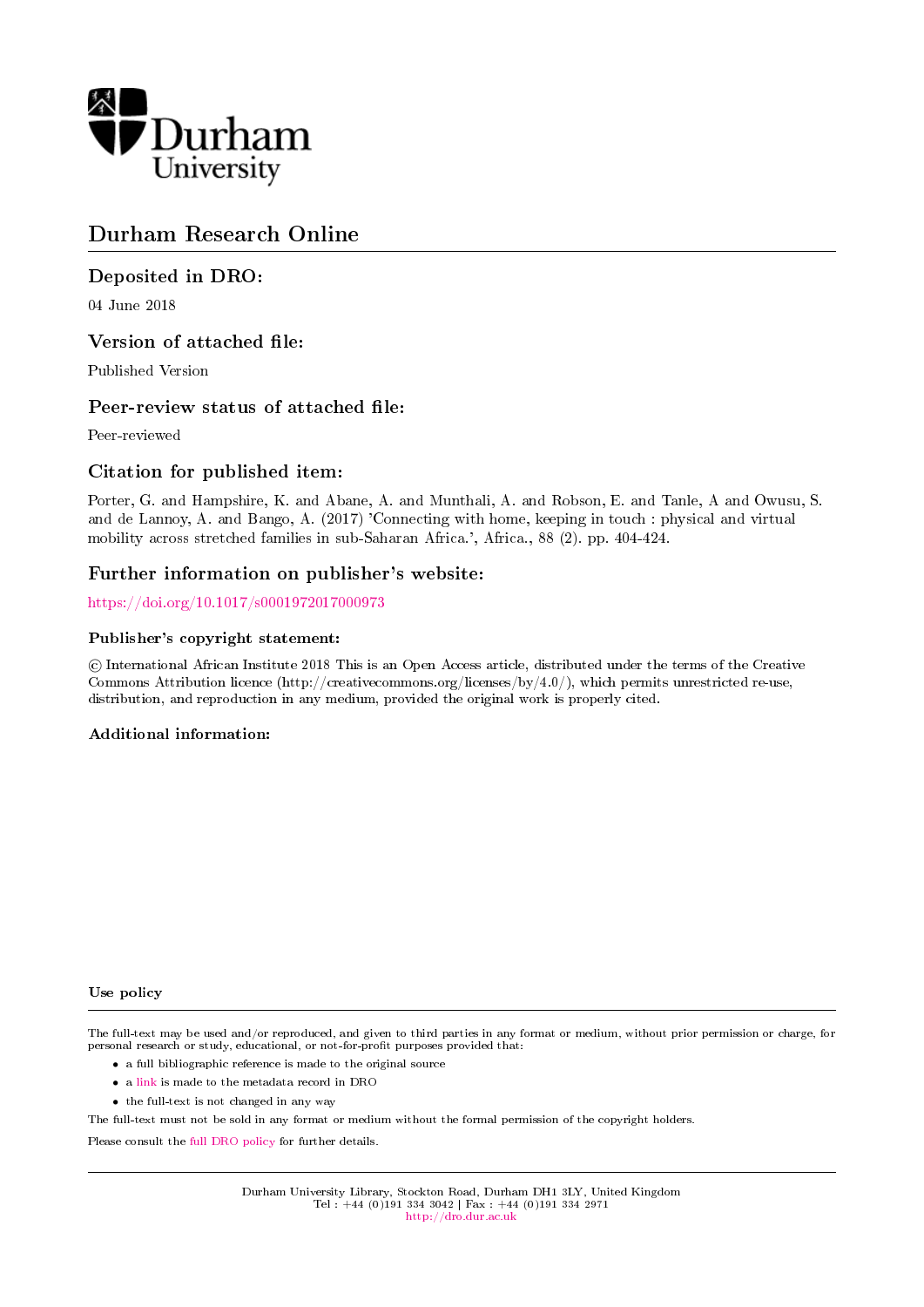CrossMark

# Connecting with home, keeping in touch: physical and virtual mobility across stretched families in sub-Saharan Africa

Gina Porter, Kate Hampshire, Albert Abane, Alister Munthali, Elsbeth Robson, Augustine Tanle, Samuel Owusu, Ariane de Lannoy and Andisiwe Bango

### **Introduction**

Across sub-Saharan Africa, myriads of so-called 'stretched families'<sup>1</sup> strive to maintain contact. There is a long history of migration in low-income communities, whereby (usually young, often male2) members leave home to seek their fortune in what are perceived to be more favourable locations – perhaps a highpotential agricultural area, a booming mining site, secondary town or major city, whether in the home country or abroad (see, for example, Swindell 1980; Englund 2002; Cliggett 2005; Potts 2010; van der Geest 2010). For many such

Gina Porter is a professor in the Department of Anthropology, Durham University. Email: [r.e.porter@durham.ac.uk](mailto:r.�e.�porter@durham.ac.uk)

Kate Hampshire is a professor in the Department of Anthropology, Durham University. Email: [k.r.hampshire@durham.ac.uk](mailto:k.�r.�hampshire@durham.ac.uk)

Albert Abane is a professor in the Department of Geography and Regional Planning, University of Cape Coast, Ghana. Email: [abanealbert@gmail.com](mailto:abanealbert@gmail.com)

Alister Munthali is an associate professor of research and former director of the Centre for Social Research, Chancellor College, University of Malawi. Email: [amunthali@cc.ac.mw](mailto:amunthali@cc.ac.mw)

Elsbeth Robson is a senior lecturer in the Department of Geography, University of Hull. Email: [e.robson@hull.ac.uk](mailto:e.�robson@hull.ac.uk)

Augustine Tanle is an associate professor in the Department of Population and Health, University of Cape Coast, Ghana. Email: [atanle@ucc.edu.gh](mailto:atanle@ucc.edu.gh)

Samuel Owusu is an assistant research fellow in the Directorate of Research, Innovation and Consultancy at the University of Cape Coast, Ghana. Email: [kowuuus@gmail.com](mailto:kowuuus@gmail.com)

Ariane de Lannoy is a senior researcher at the Southern Africa Labour and Development Research Unit, Poverty and Inequality Initiative, University of Cape Town. Email: [ariane.](mailto:ariane.delannoy�@uct.ac.za) [delannoy@uct.ac.za](mailto:ariane.delannoy�@uct.ac.za)

Andisiwe Bango is a lecturer at Walter Sisulu University, South Africa. Email: [abango@wsu.ac.za](mailto:abango@wsu.ac.za) <sup>1</sup>We use the term 'stretched family' as shorthand to describe situations in which migrants maintain close relations – emotional and material – with members of their family left behind, as evocatively described in a Southern African context by Murray (1981). The specific term 'stretched household' is used in South African contexts by Spiegel et al. (1996) and also by Skuse and Cousins (2005). The concept also has wider resonance across Africa: for instance, see  $\ltminus$ http:// [rurbanafrica.ku.dk/publications/rurbanafrica-project-reports/2.\\_D2-2\\_Main\\_report\\_Mobility\\_](http://rurbanafrica.ku.dk/publications/rurbanafrica-project-reports/2._D2-2_Main_report_Mobility_and_Livelihood_Transformation_of_Households_in_Rural_Cameroon-Ghana_and_Tanzania.pdf) [and\\_Livelihood\\_Transformation\\_of\\_Households\\_in\\_Rural\\_Cameroon-Ghana\\_and\\_Tanzania.pdf>](http://rurbanafrica.ku.dk/publications/rurbanafrica-project-reports/2._D2-2_Main_report_Mobility_and_Livelihood_Transformation_of_Households_in_Rural_Cameroon-Ghana_and_Tanzania.pdf), accessed 22 March 2017. However, given debates concerning 'household' as an analytical concept (see Guyer 1981), we have preferred to refer specifically to family. Bryceson and Vuorela (2002: 3), in similar vein, refer to transnational families whose members live some or most of the time separated from each other, yet hold together something that can be seen as a feeling of collective welfare and unity, namely 'familyhood'. De Bruijn et al. (2013: 11) use the term 'strings of people', but this encompasses migrant networks that extend more widely than family. <sup>2</sup>

<sup>&</sup>lt;sup>2</sup>See Hall *et al.* (2015), for instance, for South Africa.

<sup>©</sup> International African Institute 2018. This is an Open Access article, distributed under the terms of the Creative Commons Attribution licence (http://creativecommons.org/licenses/by/4.0/), which permits [unrestricted re-use, distribut](https://www.cambridge.org/core)ion, and reproduction in any medium, provided the original work is prop-<br>Downloaded from https://www.cambridge.org/core. Durham University Library, on 04 Jun 2018 at 10:47:30, subject to the C erly cited. terms of use, available at [https://www.cambridge.org/core/terms.](https://www.cambridge.org/core/terms) <https://doi.org/10.1017/S0001972017000973>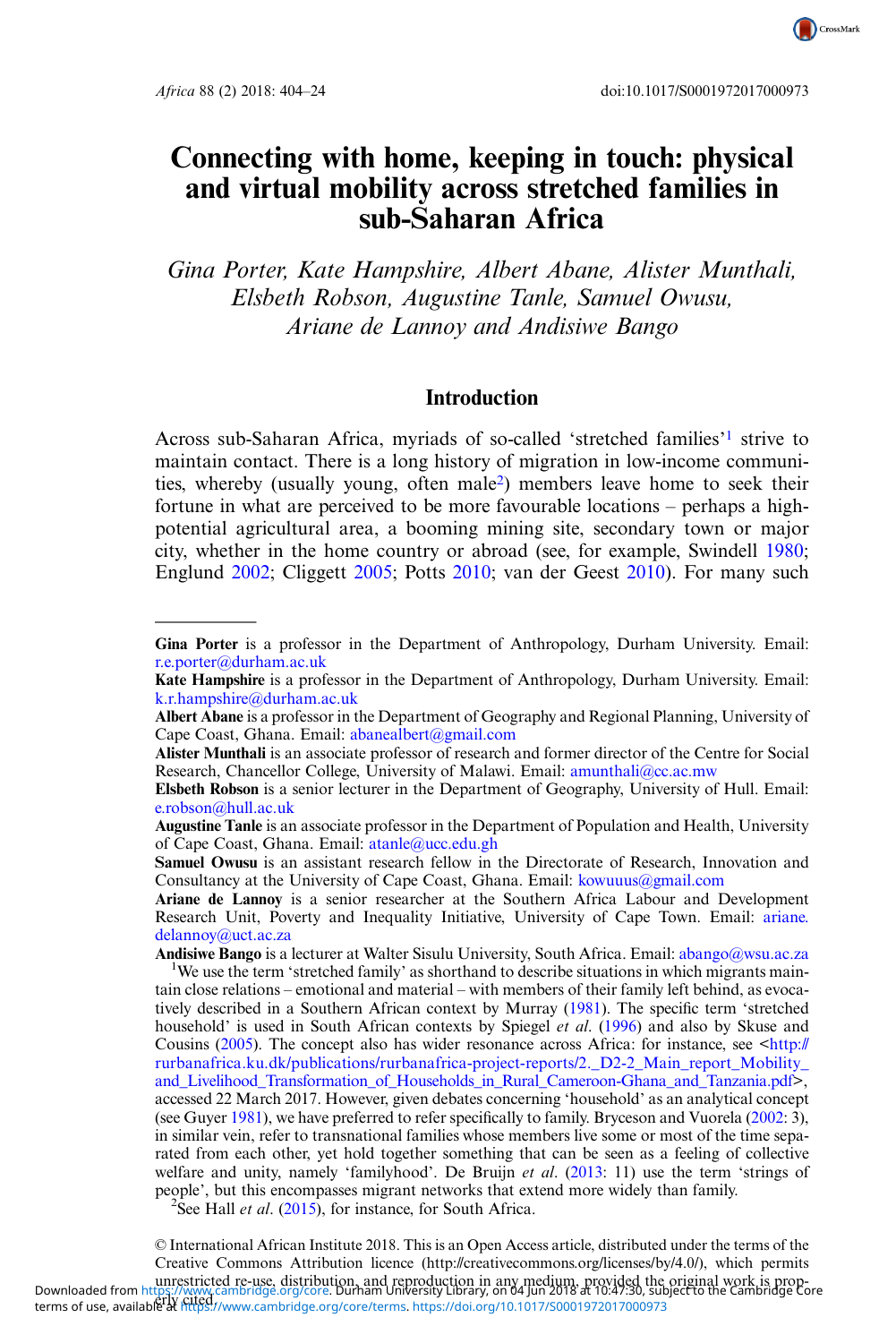families, migration is part of the social fabric of life, despite sometimes ugly past experiences, especially in South Africa (Stichter 1985). It is a 'productive bricolage' exploiting opportunities wherever and whenever they emerge (Batterbury 2001). However, for both those who leave home and those who remain, maintaining contact with distantly located close kin is commonly of crucial importance for the maintenance of emotional (and often material) well-being. In part, this can be attributed to the nature of migration, which so often still takes a circular character, albeit with variations influenced by a wide array of structural conditions (Potts 2010: 254). This article explores how connecting with home is being reshaped by the availability of mobile phones, with particular reference to emotional repercussions at either end of the stretched family. While there is growing interest in ICT usage in Africa, including ICT-mediated connections with migrants, many studies are limited in their spatial scope within Africa and tend to draw principally on either ethnographic *or* quantitative methods, depending on disciplinary perspective. Here we draw on a unique data set built from extensive interdisciplinary, mixed-method research conducted across twenty-four study sites in Ghana, Malawi and South Africa to offer some reflections regarding observed broader trajectories of change, while still acknowledging the crucial importance of local context.

While diverse economic and political histories have helped shape migration practices in each of the three study countries, circular migration is a remarkably persistent element across all, albeit tempered by expanded city-ward and international migration flows. In Ghana, northerners continue to travel seasonally to the better-resourced south for work, although opportunities in urban centres and the global North are increasingly sought from all regions; Malawi's poverty has long encouraged strong, often circular, migration to its cities and to neighbouring South Africa; South Africa's black labour is no longer corralled into 'homelands' and male contract-labour spaces, but in the context of high unemployment, shorter- or longer-term circular migrations between rural and urban sites persist (Stichter 1985; Potts 2010: 68–70). Given this continued prevalence of circular migration, it is hardly surprising that communications across stretched families figure so strongly in current stories of daily life. However, the material nature of communications has drastically altered over the last two decades: the proliferation of mobile phones, together with the new communicative environment this presents, is what lies at the core of the discussion that follows.

The mobile phone is a remarkably significant, mostly twenty-first-century arrival on the communications scene in sub-Saharan Africa. Prior to Africa's first mobile call, in 1987, there were only landlines, largely the preserve of elites (Vodafone 2005); by 2005, mobiles accounted for at least three-quarters of all telephones in nineteen African countries, and in the last decade the expansion of access to phones – far higher than actual ownership, since sharing is widespread – has been dramatic across most of the continent (Castells *et al.* 2007; Etzo and Collender 2010; Porter et al. 2012). The observation of a young woman teacher in rural Malawi that 'When one has a phone, it's a symbol that things are working in life' reflects a view that is increasingly widespread across a wide age range. However, it is young people – male and female – who are in the vanguard when it comes to the mobile phone's strategic and creative application: whether as artefact or actor, they perceive its incredible power and quickly apply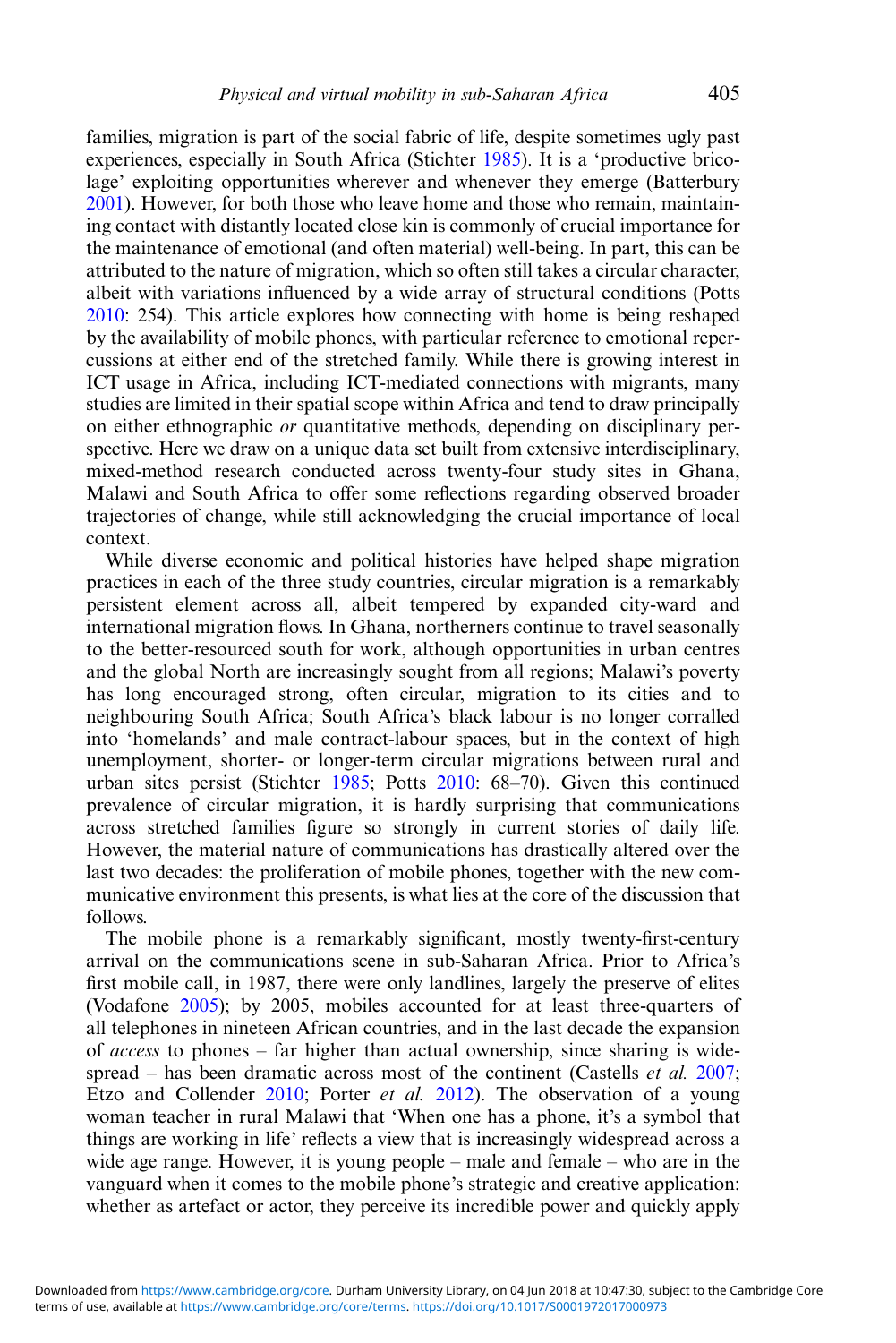themselves to becoming experts.<sup>3</sup> From Ghana, where one farmer respondent referred to the mobile phone as his 'second wife', because of the money it costs him, to Sudan, where Lamouraux (2011: 140–1) reflects on the sliding phone known as 'Satan', and beyond, the device and its increasingly remarkable applications have inveigled themselves into a key position in everyday life, even among the poorest. Practices involving social networking, mobile money, transport ticketing, utility bill payments and so on – who knows what next? – ricochet from place to place and back again.

In the global North, a substantial geographical literature has charted the compression of time and space produced by developments in transport and ICT, recognizing how the social, physical and technological realms are increasingly mutually constitutive of one another (Schwanen and Kwan 2008). In Africa, however, the impact of rapidly evolving physical and virtual mobility practices<sup>4</sup> is arguably even more dramatic, as temporal and spatial mobilities become intertwined as never before, entangling families and their constituent members in an increasingly complex net of communications (Porter 2015). Young and older people's stories from either end of stretched families offer an entrée into a world where the connectivities now presented by the mobile phone bring a different kind of closeness and knowing, new images and understandings of home and away, new hopes and opportunities – but not the elimination of persistent fears (Nyamnjoh 2013a; 2013b). Meanwhile, the growing potential to defy distance and time, by making increasingly low-cost connections to home feasible from distant places, even far beyond the African continent, is inevitably reflected in both changing migration trajectories and associated mobility practices (de Bruijn *et al.* 2013).

Emotion, arguably a slippery word (Beatty 2013; 2014), is entangled in complex ways with these stories about ICT-enabled connections over space, as a growing body of (principally anthropological) literature attests. Examples on Africa include Nyamnjoh (2005; 2013b) on Cameroon's diaspora and Kane (2012) on Haalpulaar migrants in Senegal. Elsewhere, examples include Wallis (2013) on young migrant women in Chinese cities<sup>5</sup> and Madianou and Miller (2012) on Filipino mother–child transnational relations. Migrants have to grapple not only with building new lives but also with homesickness and hostile host communities; home-dwellers, meanwhile, may sorely miss and even resent the absence of a family member. This suggests the centrality of emotional dynamics, as separated

<sup>&</sup>lt;sup>3</sup>This is also observed by Archambault (2012), for instance, in urban Mozambique. Older people, by contrast, tend to be much less confident and active in their phone use and often depend on younger family to call people and to save numbers for them. This is exemplified by the evident frustration of the twenty-one-year-old man in rural coastal Ghana who observed: 'My mother has one but she scarcely uses it. Hers is always off … She does not know how to use it very well.'

<sup>&</sup>lt;sup>4</sup>Physical mobility here encompasses travel by foot or other means of transport; virtual mobility refers to the leapfrogging of physical space (for instance, without leaving home), now increasingly achieved through information and communication technologies (ICT).

<sup>&</sup>lt;sup>5</sup>Wallis (2013: 89), for instance, observes the emotional labour that migrant women in Beijing expend in buying and using mobile phones, which embody 'deep emotions and yearnings for a modernity that is always produced as partial … a hybrid rural–urban subjectivity'. Owning a phone is a way of asserting autonomy from an 'othered' rural identity: a form of empowerment associated with discourses of self-improvement.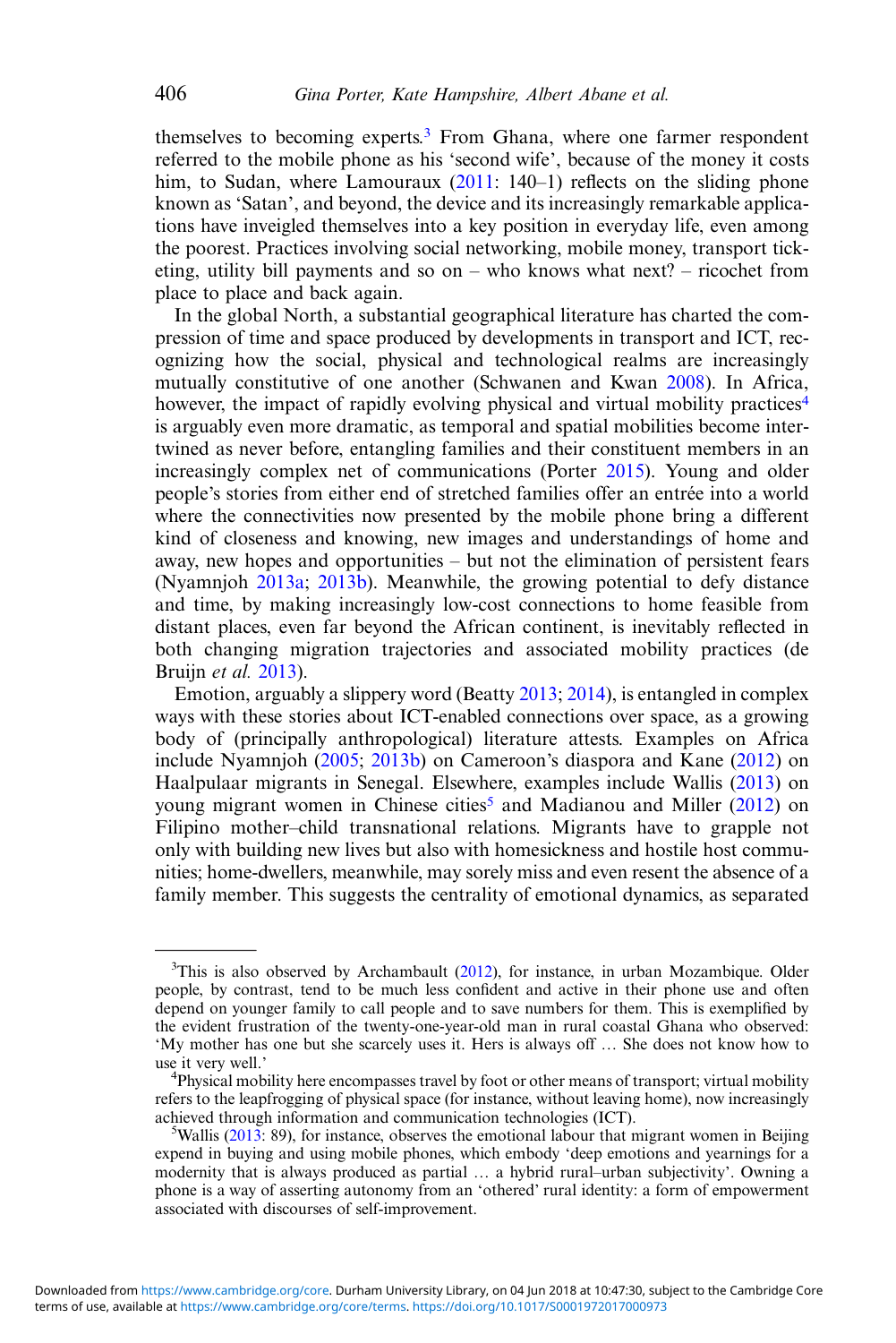individuals look to manage their family connections: 'the tension between physical proximity and distance is an important lived reality' (Svašek 2010: 868). Such intricately intertwined positive and negative emotions, shaped by memory, imagination and expectations, are thickly threaded through the data we present in this article. The interplay of emotions, in some cases further mediated by significant generational issues, helps shape and characterize phone-enabled communication at both ends of stretched families. This is reflected in narratives concerning not only the content of communication but sometimes also its practice, both regarding the choice of communication mode (voice or text) and in decisions about if and when to meet face to face.

The article commences with a review of methodology and sets the scene regarding the role that migrants commonly play in promoting ICT connectivity with home-based family, including the responsibilities they often assign to young people (male and female). Evidence follows regarding the significance of the mobile phone as an emotional prop, from both home and migrant perspectives. This is then balanced by an examination of how emotional ties may become complicated by phone-facilitated requests or demands for resources. The final section examines a potential marker of changing space–time configurations associated with expanded virtual communication: migrant practices of visiting home and the potential emotional impacts of reduced co-presence. Final reflections emphasize the potential for further complexities and uncertainties to emerge as the spatial boundaries between places become ever more blurred.

#### 'When the far away becomes nearby'<sup>6</sup>

Since 2006, we have been researching mobilities in twenty-four sites across Ghana, Malawi and South Africa: four site types (poor urban high density, peri-urban, rural with services, and remote rural) in each of two agro-ecological zones per country.7 Our first study (2006–10) of young people's physical mobility and access to services focused on those aged from nine to eighteen years; however, during this research, the virtual mobility afforded by the mobile phone emerged as a significant component of daily mobility practices.<sup>8</sup> The second study (2012–15) concentrated specifically on how mobile phones are influencing young people's lives and incorporates a wider age range (nine to twenty-five years).<sup>9</sup>

Our method has been somewhat unusual from the start, in that we commenced by training seventy young people (schoolchildren aged eleven to nineteen years) in 2006 as co-researchers. They helped establish key questions for further substantial qualitative and quantitative research by the academic research teams (Porter et al. 2010; Porter 2016a). Some of those 'young researchers' have continued to work

<sup>&</sup>lt;sup>6</sup>McHugh (2000: 85) refers to Georgia O'Keeffe's use of this phrase in correspondence. This is also referenced by Nyamnjoh in de Bruijn et al. (2013: 162).

 $B$ oth studies were funded by ESRC-DFID and led by the first author. Staff from the University of Cape Town participated in the second project only. <sup>8</sup>

 ${}^{8}$ See <<https://www.dur.ac.uk/child.mobility/>>.

See <[https://www.dur.ac.uk/child.phones/>](https://www.dur.ac.uk/child.phones/).

terms of use, available at [https://www.cambridge.org/core/terms.](https://www.cambridge.org/core/terms) <https://doi.org/10.1017/S0001972017000973> Downloaded from [https://www.cambridge.org/core.](https://www.cambridge.org/core) Durham University Library, on 04 Jun 2018 at 10:47:30, subject to the Cambridge Core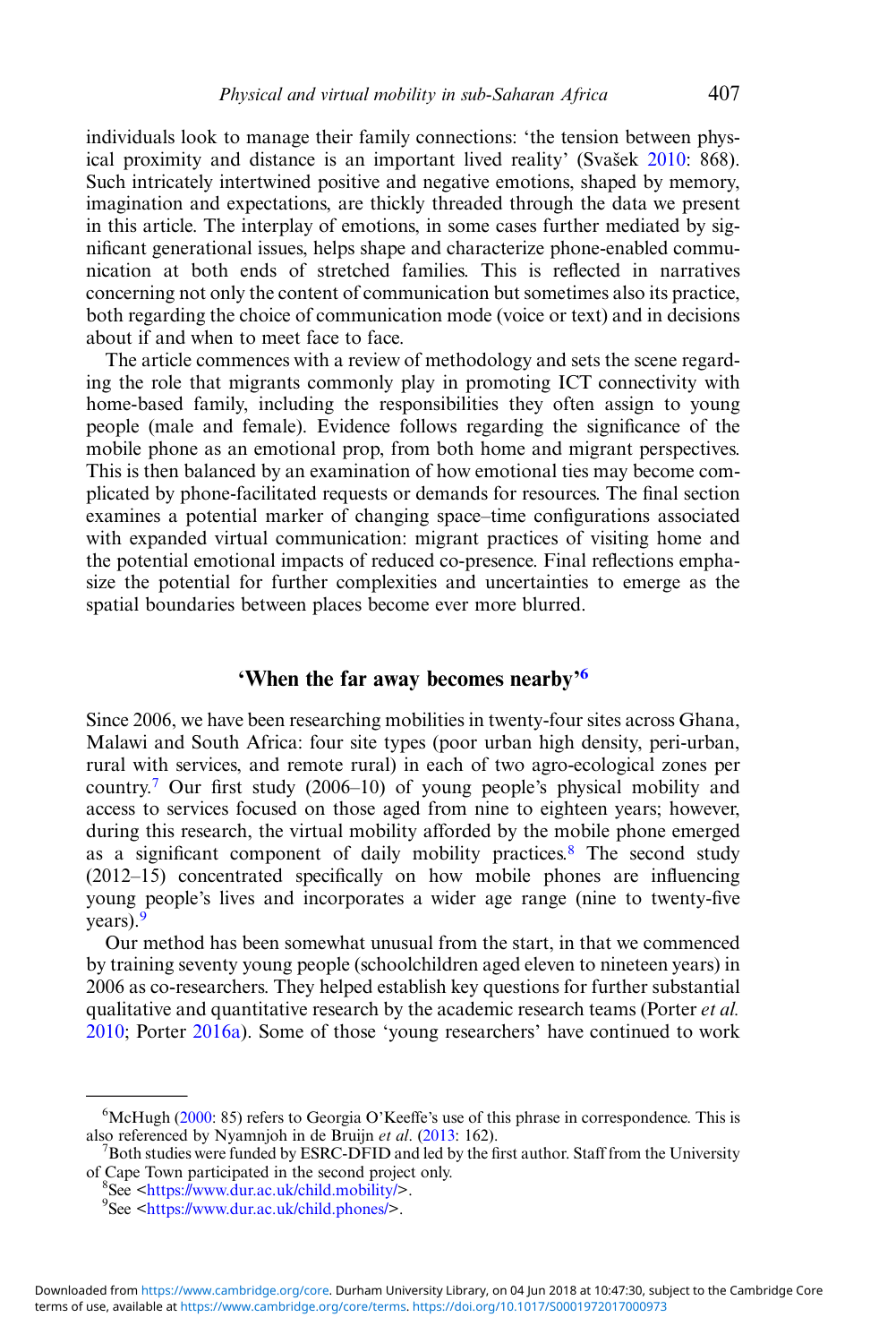with us in the phones project, joining the academic teams and contributing to both qualitative and survey components. In the first (mobility) project, our research teams undertook around 1,400 qualitative interviews and surveyed 3,000 young people. In the second (phones) project, the qualitative component (over 1,600 interviews) included both thematic story-based interviews and 'call-register' interviews covering phone/sim card contact lists, recent calls/texts/missed calls and interactions/chat on social network sites, plus a survey of 4,500 young people (3,000 aged from nine to eighteen years, and 1,500 aged from nineteen to twenty-five). Both projects involved some in-depth interviews with older people as key informants, including parents, phone-related business operators and teachers. In total, we have two very substantial data sets with the potential for extensive triangulation both across years and between different types of information. These triangulated data sets facilitate distinctive insights into ICT usage within Africa. Hitherto, as noted earlier, most analyses have been restricted to individual sites or countries and to either ethnographic *or* quantitative methods, depending on disciplinary perspective. Our studies utilize mixed methods within an explicitly interdisciplinary approach.

While our research has not focused on migration per se, many of our interviews have been with members of stretched families who have often drawn specific attention to the role that mobile phones now play in the practices of family interaction. Within each of our study countries we have encountered migrant and home-based members of stretched families in diverse contexts; these have varied according to research site, but all our respondents live in relatively poor neighbourhoods. The groups within our study can be categorized as follows:

- Rural-based respondents linking to urban migrant family members and urbanbased migrant respondents linking to rural home family. These are notably young people in towns and cities for secondary school, employment or job searches, while young siblings and older adults may remain at home in the village.
- Urban-based migrant respondents linking to home family in another urban location. This group is often associated with young people moving up the urban hierarchy as they search for better opportunities.
- Rural-based migrant respondents in one rural location linking to home family in another rural location. These are usually family segments moving to new farming or farm labour opportunities, on a seasonal or longer-term basis, a pattern particularly common in our Ghana forest zone sites.10

Some are also members of transnational families:

- respondents in our Ghana sites connecting with family elsewhere in West Africa, Libya and across the world;
- respondents in Malawi who interact with migrant family members in South Africa (principally men who have moved to work in the mines or domestic jobs) or Mozambique; and

<sup>&</sup>lt;sup>10</sup>In Ghana, inter-regional migration dominates, but with shorter distances among the poorest people, thus migration from the poor northern areas is mostly to relatively closer areas of the forest zone rather than further south (see Castaldo et al. 2012).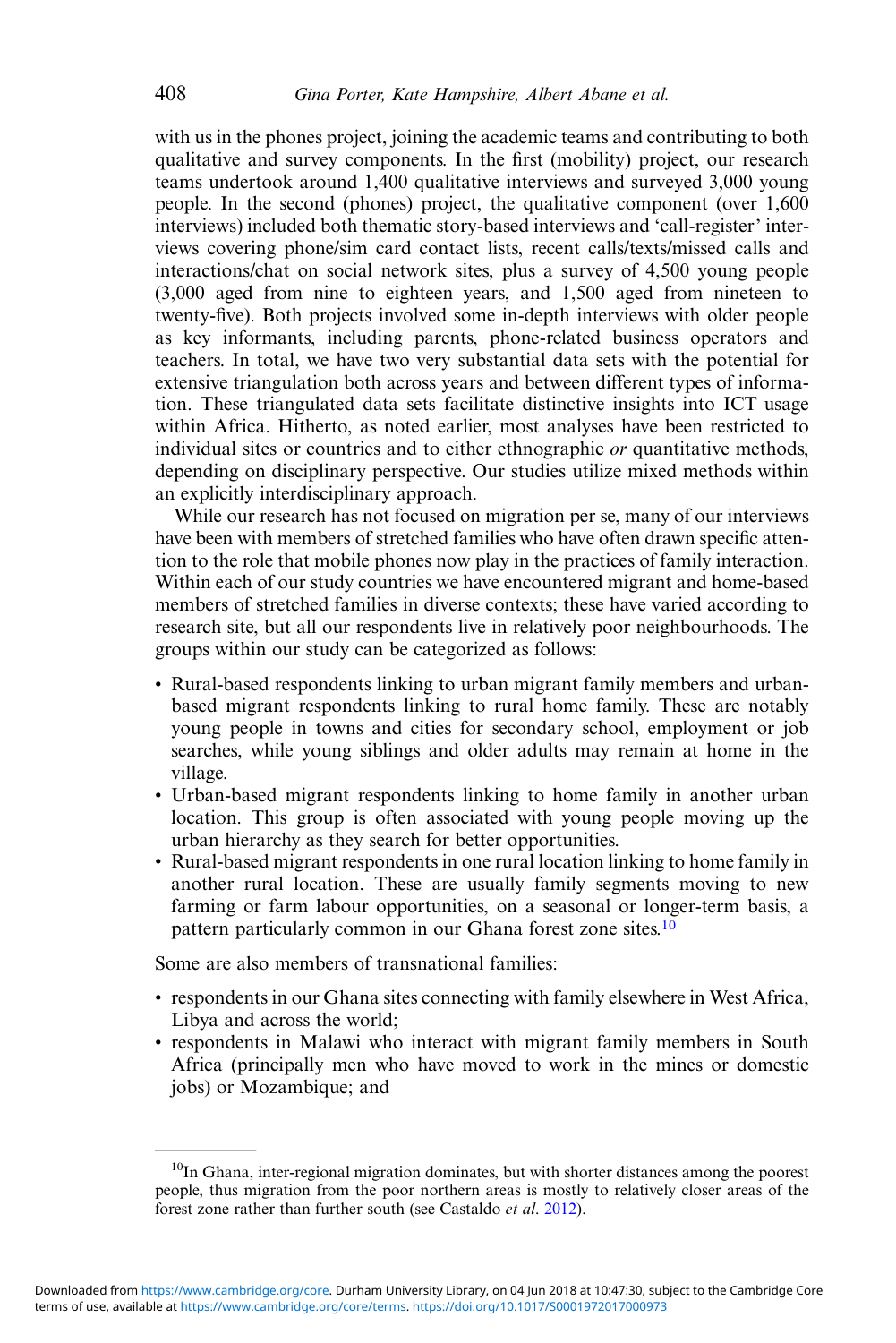• respondents in South Africa (principally our Gauteng and North West Province sites) who are transnational migrants and link back to family in Malawi, Zimbabwe, Mozambique, and so on.<sup>11</sup>

The qualitative data offer a richly textured account of individuals' interaction practices with their non-resident kin and associated emotional experiences, while our phone survey data enable us to build a wider picture regarding the patterns of communication with kin, as opposed to non-kin, phone requests to kin for resources, both financial and material, and the perceived impact of phone use on patterns of physical travel. Triangulation across the data sets allows us to draw together broad conclusions regarding the intersection of actual and virtual mobility modes across stretched families in the new dispensation.

#### Migrants as promoters of connectivity

Many home-based family members are restricted in their opportunities for connecting with migrant family because of their limited access to resources, although they may 'buzz' or 'flash' (i.e. calling then immediately ending the call, so no cost is incurred) or send a 'call me' to their perceived more affluent migrant kin, to remind them of their existence and to suggest that contact would be welcome. As an eleven-year-old girl in our remote rural study settlement in Gauteng/ North West Province of South Africa explained: 'Sometimes I would send [my married sister in town] a call-me message and she would respond as soon as she gets airtime.' Migrants of both genders, meanwhile, often take the lead in communication across the stretched family, and not only because they have, or are perceived to have, more resources and are expected to take the initiative. Our interviews suggest that a mix of emotional needs, sentiment and insurance drive their actions<sup>12</sup>

In the first place, it is often migrant family members (especially city residents) who buy a phone for their rural-based kin so that they can keep in touch with home. However, because older people tend to be much less confident and active in their phone use than younger people, and often depend on younger family members to make calls and save numbers for them, it is often youth, male or female, who are given the handset. This was the case, for instance, with a sixteen-year-old in remote rural Malawi who was gifted a phone by her migrant sister because she is 'the only person who is well conversant with cell phone use in my family'. Arguably, as we have discussed elsewhere in the context of intergenerational relations, this places many young people – male and female – in

<sup>&</sup>lt;sup>11</sup>Information in a UN High Commission for Refugees report in 2012 implies that South Africa was the largest recipient of individual asylum applications worldwide from 2005 to 2011: 'Whereas South Africa had been the leading destination country of new asylum-seekers for the six previous years, asylum levels there dropped by almost half in 2012, compared to 2011' (UNHCR 2013: 26).<br>However, this claim is open to dispute (see Greyling 2016).

 $12$  Even though our survey data show that young people aged between fifteen and twenty-five years who are resident in urban areas have a far lower proportion of their phone communication with relatives than do those resident in rural areas, the importance of family resonates through the qualitative interviews (see Porter *et al.* 2015).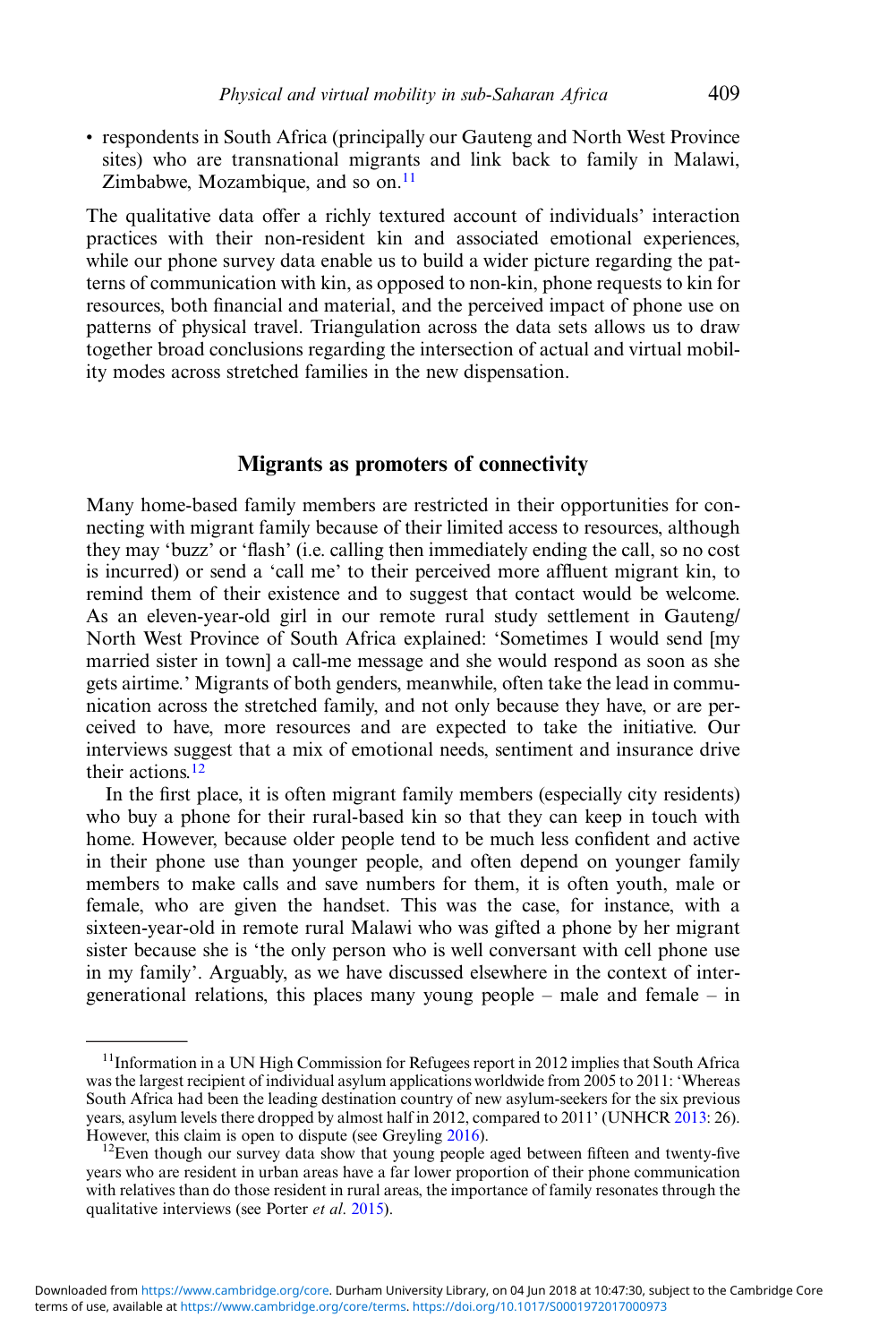positions of some power as they take on what is potentially a significant role as 'info-mediary' in their families (see Porter et al. 2015).

Migrants often initiate and encourage regular family calls on a weekly or monthly basis, as exemplified in the following cases:

I have a cousin, who is in South Africa, whom I talk with often because I cannot travel there, it is too far … I speak with him almost every week. Honestly, he is the one who calls me ... it has been maybe four years since he left Malawi. He works as a house boy.<sup>13</sup>

My husband is in Italy … Depending on his availability he calls between twice and thrice a week  $14$ 

In some cases, migrants demonstrate their desire to maintain a stake in the home environment by investing in small projects, much as they did before the advent of mobile phones. Contributions to farming enterprises and small construction projects still seem very common. Building a house, in particular, is a key signifier to home kin that the migrant will ultimately return, even if only in old age, or after death.<sup>15</sup> It may also perhaps symbolize to the migrants themselves the comfort of a place waiting in the ancestral home, should they need or wish it, however far they have travelled and however long since they have been physically present there.<sup>16</sup> The fact that such activities often now justify regular phone communication with family members may also be part of the attraction for migrants: communication through a lengthy period of construction, and perhaps subsequently for maintenance, not only helps with controlling the project as it proceeds but can also help build a shared understanding of the project and a cementing of the bonds that tie migrant and home. The following example demonstrates how phone interaction through such a building project has strengthened transnational family connections and has helped build a level of trust that is valued by the homebased kinsman but may ultimately also benefit the migrant and his progeny:

[My brother in Canada] is building a house in Kumasi and I am in charge of that project. He has been sending me money through Western Union. When he does so, he calls me on [the] phone to give me the PIN code which I use to go to the bank to collect the money ... Three months ago, [my brother] called me and gave me a PIN. I went to the bank the next day and withdrew some money. It was meant for his building project. Part of it was also given to his two children, who are attending school in Ghana. For the building project, I bought some materials … I also called the person working on the building. The following week, I called [my brother] and gave him a rundown of the expenditure incurred on the building. We went through every bit of the expenses one after the other on [the] phone. He was satisfied with the way I used the money. The phone helps me to maintain trust and confidence with my brother. Without it, I would not be able to explain the details of the

<sup>&</sup>lt;sup>13</sup>Twenty-four-year-old male trader, remote rural Malawi.<br><sup>14</sup>Thirty-three-year-old woman trader, urban Ghana.<br><sup>15</sup>See Potts (2010: 191–4) with regard to the house as an expression of a migrant worker's membership of the home community in Zimbabwe, shaped by both economic and socio-cultural factors, and for a further discussion of the power of cultural versus economic affiliations to home, drawing on a range of anthropological, historical and geographical literature for Africa, all emphasizing the crucial importance of local context.

 $16$ For instance, see Fortes (1949) on the Tallensi.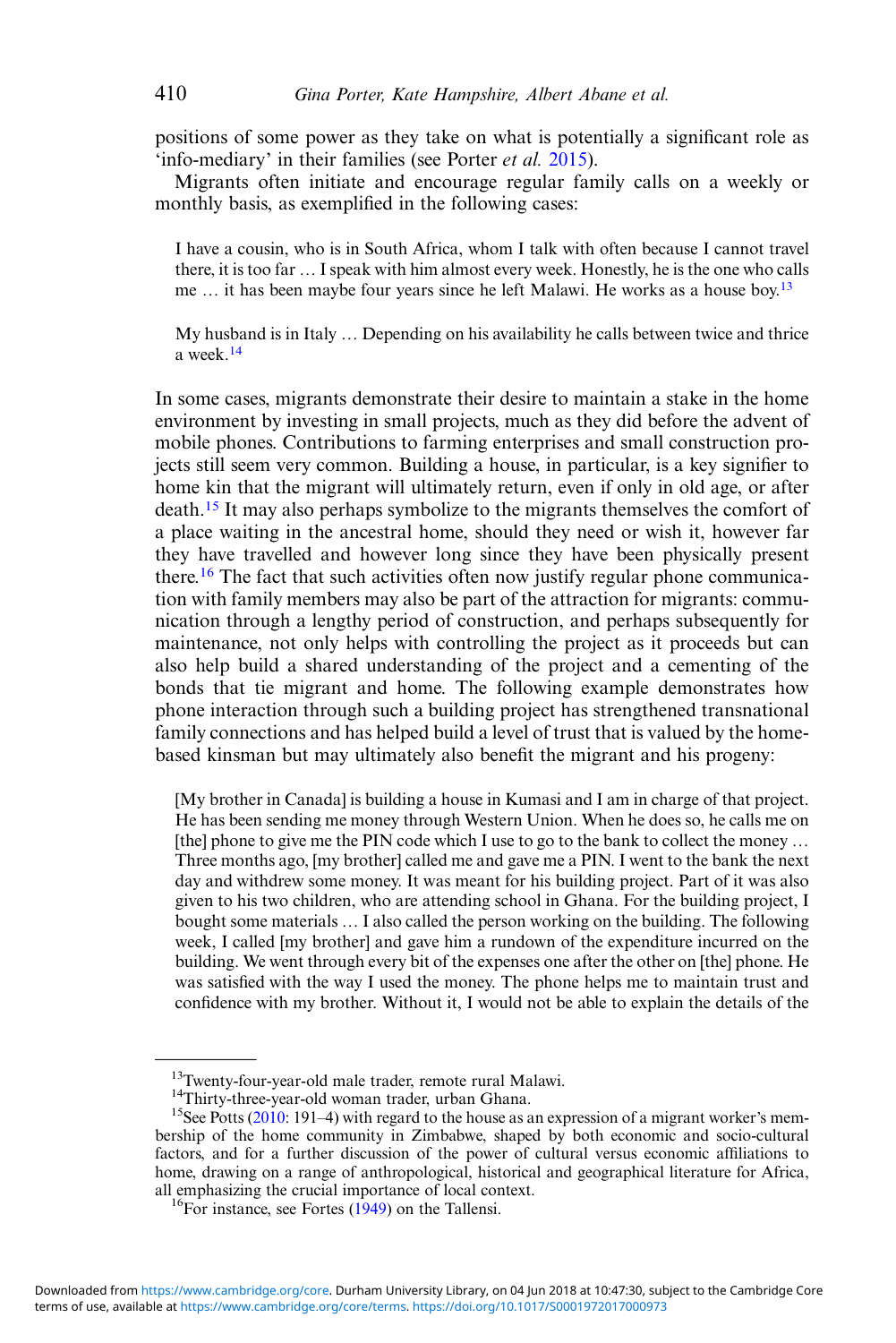expenditure involved in his building project and other issues … the phone helps us to reconcile all expenses … with the phone, I am aware that he can check on me anytime. This has made me to be careful with him by making sure that anything he asks me to do, I do with due diligence. The other thing is the frequency with which we contact each other. Those days, it was very difficult for relatives abroad to contact those at home. Some people could not tell the whereabouts of their relations abroad. But today, there are regular contacts between us in Ghana and those abroad.<sup>17</sup>

Even when migrants are well established elsewhere, as in the case above, keeping connected to home is often perceived as an essential insurance strategy, both for themselves and for their dependants. It is seen as a potential safety net of considerable importance, but especially in contexts where lives and livelihoods may be precarious. This is exemplified in the following observations from a middle-aged pastor living in a poor urban neighbourhood in Malawi:

I use my phone to make my children connect to their grandparents and relatives. What I do is that I call one of my relatives and tell him or her that my children want to speak to them. Therefore, as my kids talk to their relatives through the phone they feel connected to friends and relatives [so] that, even if I die today, they can know where to go because they know where their relatives are through the phone.

Some who have migrated may also occasionally phone to encourage (mostly younger, often male) family members to migrate and join them, as reported in the following interviews:

I also have the contact numbers of my uncles in Libya. They usually call me to encourage me to learn hard so that when I complete senior high school, they can help me join them. They have not been there for long so they do not have a lot of money. Last Christmas they sent us some money to be shared among my siblings. Due to the nature of their jobs, they do not get a lot of time to communicate with us frequently.<sup>18</sup>

I received a call from my uncle who is [in] Gauteng mines yesterday. He wants me to come there so that I can find jobs in [the] mine.<sup>19</sup>

Stories over the phone about the good life to be had in the city can present an emotional inducement difficult to ignore. The married young farmer in rural Malawi who connects regularly with his brother-in-law working in Johannesburg is clearly tempted: 'He told me about how people in Jo'burg live and that it is very easy to make money ... I long for him to call.'

## Emotions across space: a different kind of closeness?

Because of mobile phones, the members of many stretched families now communicate remarkably regularly, even daily – including, for some, transnationally. Our survey data on youth phone use present an interestingly gendered pattern to phone

<sup>&</sup>lt;sup>17</sup>From an interview with Stephen, a forty-nine-year-old man farming in Ghana's forest zone. <sup>18</sup>Seventeen-year-old boy, urban Ghana. 19Twenty-four-year-old man, remote rural area in Eastern Cape, South Africa.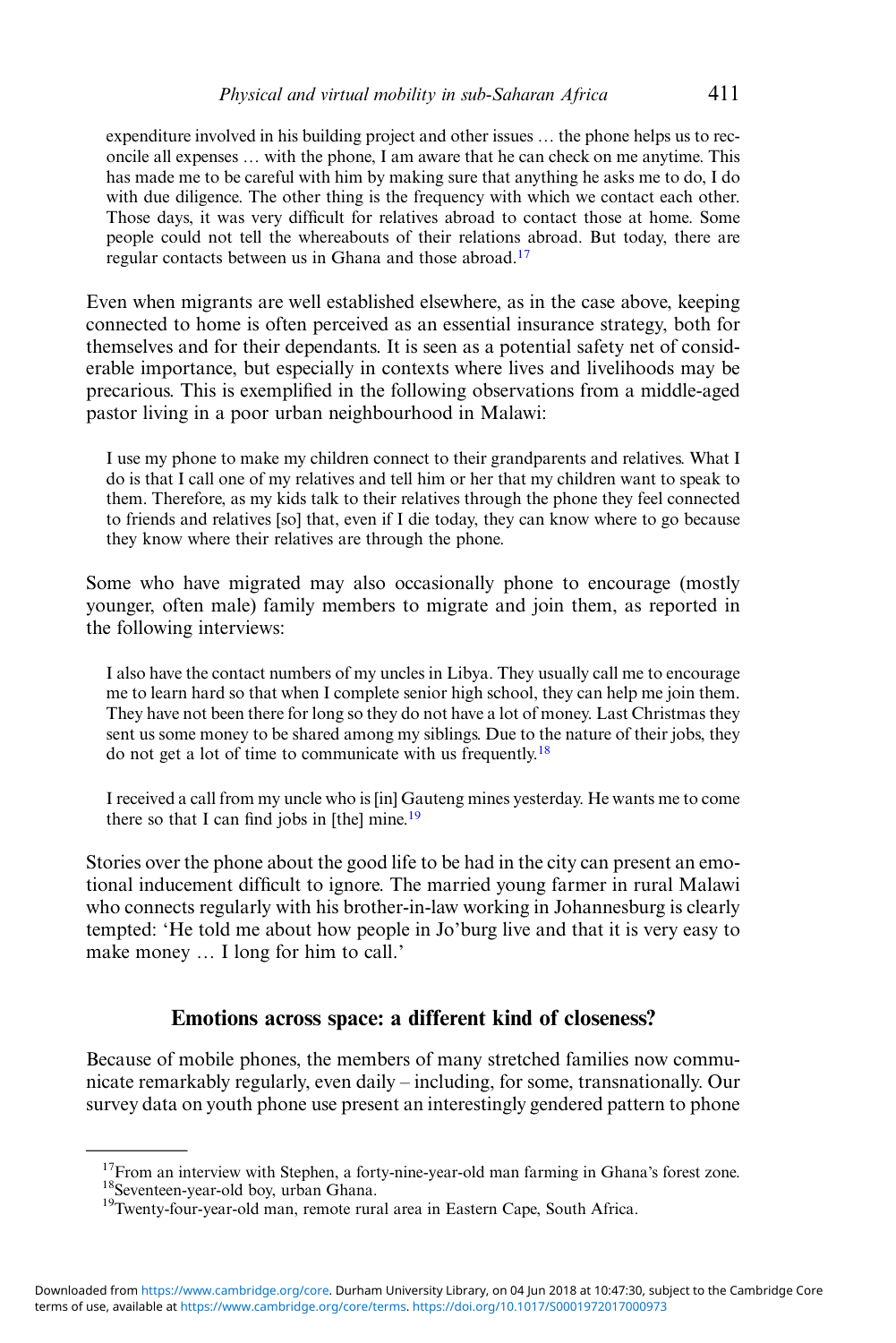communication, with young women aged sixteen to twenty-five more likely than their male counterparts to make contact with family networks in all three countries, despite overall lower levels of female phone ownership in both Ghana and Malawi.<sup>20</sup> This mirrors gender patterns found elsewhere, for example in Jamaica (Horst and Miller 2006: 91). However, our qualitative data offer many instances, among both genders, where the phone is a virtual umbilical cord, $21$  as young migrants express their need to communicate with mothers at home.

I can talk to my mother to check her mood and well-being and she can do [the] same.<sup>22</sup>

I call my mom [in the village] once in a month. This is my own plan. I [will make] a call in two weeks' time because I have missed my mom so deeply.<sup>23</sup>

I spoke to my [city-based] mother yesterday in the evening. We spoke for forty-five minutes; she wanted to say hi and good night.<sup>24</sup>

I am doing nursing second year in East London … I use [my] cell phone to hook up with my relatives. I love my mom so I call her often and ask how is she.25

Other migrants talked about close connections to fathers, to special uncles and aunts, and to grandparents. David,  $26$  a young man in rural Malawi whose father had left for South Africa a decade previously, is now in close touch with him by phone:

We get the messages very fast and very frequently (once a week). I feel very happy to talk to him. I can easily tell him my problems and he can also provide me with the basic needs. Now that he calls frequently, I can talk [about] issues affecting our family and he usually supports us. Sometimes he gives the money to someone coming to Malawi … sometimes he uses [the] post office.

A sixteen-year-old orphaned schoolboy in urban Malawi similarly spoke about contact with his uncles in the rural north. He has visited them only once but contemplates joining them in the future; in the meantime, 'through phoning them, I share their life'. Susan, a fourteen-year-old in the same location who misses her village-based grandmother, has talked to her occasionally on the phone: 'It was so exciting. I love my grandmother but she stays too far from me. When I managed to talk to her, I was delighted and felt like she was here with me. The phone united us.' (A few years earlier, an emergency had been averted following a phone call from the grandmother when she faced starvation.) Tisunge, a

<sup>&</sup>lt;sup>20</sup>This was only statistically significant for Ghana; for more detail, see Porter *et al.* (2015).<br><sup>21</sup>As referenced by Pelckmans (2009: 28).<br><sup>22</sup>Nineteen-year-old secondary school boy, living with his brother in urban G

 $^{24}$ Eleven-year-old girl, living with her grandmother in our remote rural study site, North West Province, South Africa.

 $^{25}$ Twenty-one-year-old girl, the second youngest of twelve, interviewed on a home visit to the remote rural study site, Eastern Cape, South Africa.

 $26$ Pseudonyms are used throughout the article.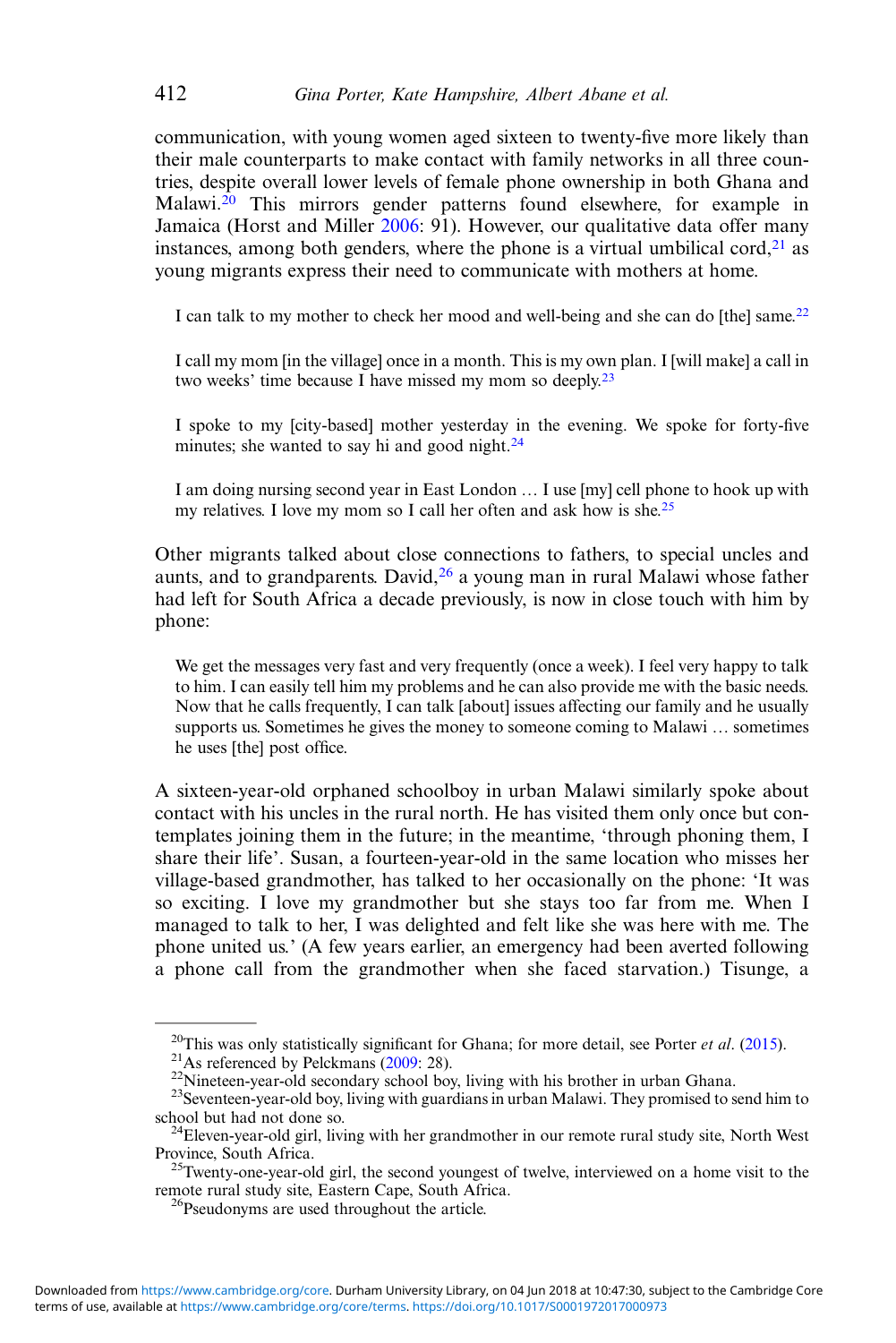young woman living in the nearest city, having sold her phone to pay for transport for a visit home, uses her partner's handset to call her favourite uncle regularly 'to know how he is doing in life and to chat with him stories of our home village'. Time and time again in such accounts, the emotional importance of hearing the voice as opposed to text messaging is emphasized, mirroring the preferences of expatriate Filipino mothers communicating with distant children (Madianou and Miller 2012: 108). Voice calls can encompass emotional matters through synchronicity and lessen potential ambiguities, misunderstandings and conflict. In Tisunge's case, however, memories and imagination also come strongly into play (Svašek 2010: 868).

While such connections can give much pleasure, an absence of contact can also generate unease, as in the following case:

I last called my sister [a street trader in Durban] yesterday. I was just checking how is she doing since it has been long. And she does not call; I do not know why. I did not send a text because I prefer calling … And you can hear the voice of the person when you call. And you can tell by hearing a voice if a person is not sick.

Here, the potential health status of a sibling, which seems to be creating considerable anxiety for our fifteen-year-old respondent in peri-urban Eastern Cape, South Africa, can be ascertained only by voice. Similar sentiments may be behind the voice calling noted in the following narrative, which is also centred around health concerns:

Monday, I sent a text to my [senior] brother in Senegal to send money to take care of my mother because she's not feeling well [and] he called back to tell me that he will send the money. I didn't use my credit to call him because the charges are that high when you call outside from Ghana. But anyway, he called for us to talk about so many things … He's always been calling to ask how she's been faring. He talks to her too, but the only thing is that my mum has asked us not to be telling him about her sickness … he's so worried about [her] condition. Sometimes he's unable to concentrate on the work he's doing … and wishes he could come to see her but he has no chance at the moment.<sup>27</sup>

Kofi says he initially texted to request money because a call would have been too expensive, but perhaps texting also enabled him to avoid the embarrassment of a direct request for funds (Madianou and Miller 2012: 132). For the most part, however, voice is widely preferred to text when migrants contact close homebased family, as noted above. It offers certainty that the message has reached the recipient, it is essential when high levels of illiteracy prevail, as is often the case among older family members in village homes, and – above all – it brings the comfort of hearing familiar voices. Even when the discussion is trivial, with seemingly little purpose, such so-called 'phatic communication' may serve a crucial social function, confirming the persistence of underlying bonds (ibid.: 88).

<sup>27</sup>Kofi, a nineteen-year-old taxi driver in peri-urban Ghana.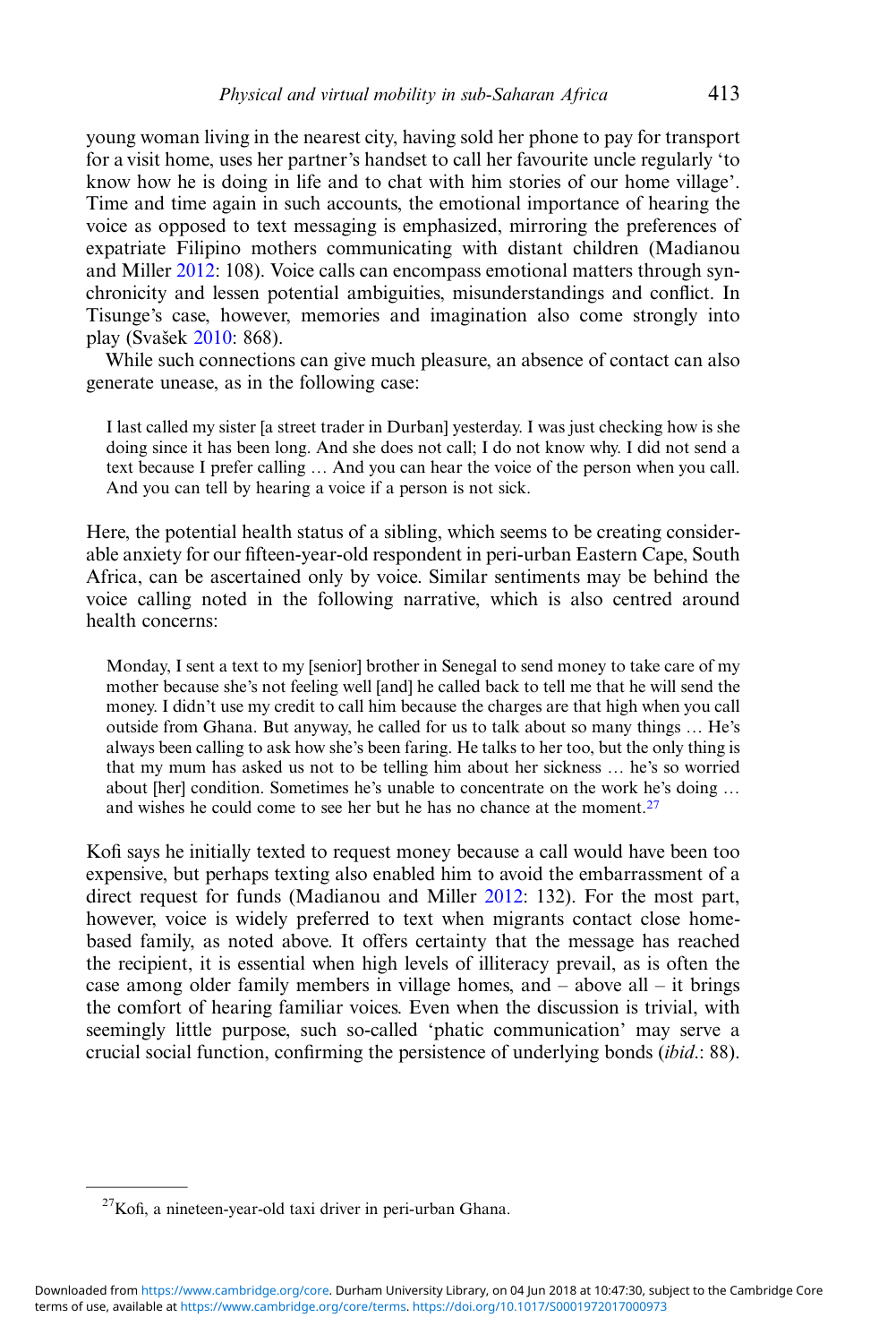### Mobilizing resources

Requests for resources figure substantially in the phone conversations of the young people we interviewed in stretched families: the common pattern, simply expressed, seems to be for migrant members to exchange resources (not only financial but often material) for information about home. The material exchanges we recorded are often very modest and can be seen as reflecting a social landscape in which migrants express sentiments for and loyalty to their home-based  $\sin - \hat{a}n$ exchange reflecting mutual recognition between giver and receiver.<sup>28</sup> At the same time, migrants are assumed to be able to help meet the urgent home needs of young people, and the lack of a response to resource requests from home may well be seen as signifying a failure in their social obligations and the precursor to family discord (Melde and Schicklinski 2011: 6: IOM 2012; Tazanu 2012).

The main exception to this pattern of demand is when young people are sent to urban areas for schooling, as then they may well request resources from home.29 There are numerous cases of this. For instance, seventeen-year-old James, from a farming family and now in senior high school in urban Ghana, observes:

Because I am schooling I need [a] phone to communicate with my relatives … Were it not for the phone, I would need to always go [home] to my parents for things I need.

#### Similarly, Betty in Malawi has:

used the phone to request for uniform … when I started going to secondary school two years ago. The head teacher had told us that without uniform, I was not going to write my end of term exam. I called my uncle.

Requests from young people at home to migrant family members are commonly directed at aunts, uncles and older siblings. They may be either for money or for specific items:

Last week I made a call [on a borrowed phone] to [my] sister who is working in town [as a nurse]. I called her to ask her [to] help me with money so that I can buy seeds and pesticides for my garden. Since then I have not made any call to her. I only use [my] cell phone when I want to ask for help.30

<sup>&</sup>lt;sup>28</sup>Cliggett ( $2005$ ) suggests that Zambia presents a special case, unlike much of West Africa; for instance, the gifts are small in monetary value, and they link to a core social basis rather than to strong motives relating to rural investment. However, for the young people in poor communities who are at the centre of our study, much of the gifting activity reported in all three countries looks rather similar to the Zambian pattern, being modest in scale and with evident social and symbolic value.<br><sup>29</sup>Thirty-seven per cent of Ghanaians, 37 per cent of Malawians and 61 per cent of South

Africans who were currently enrolled full time in school had called someone in the previous year to ask for money specifically for their school or college expenses. The vast majority of those requests were made to a relation: in Ghana and Malawi this was most commonly a relative other than the parents (with requests to fathers in second place), while in South Africa requests were predominantly addressed to the mother (see Porter *et al.* 2015).

<sup>&</sup>lt;sup>30</sup>Eighteen-year-old boy, remote rural Malawi. He has written her number on a piece of paper which he keeps safely at home, because of fears of losing it.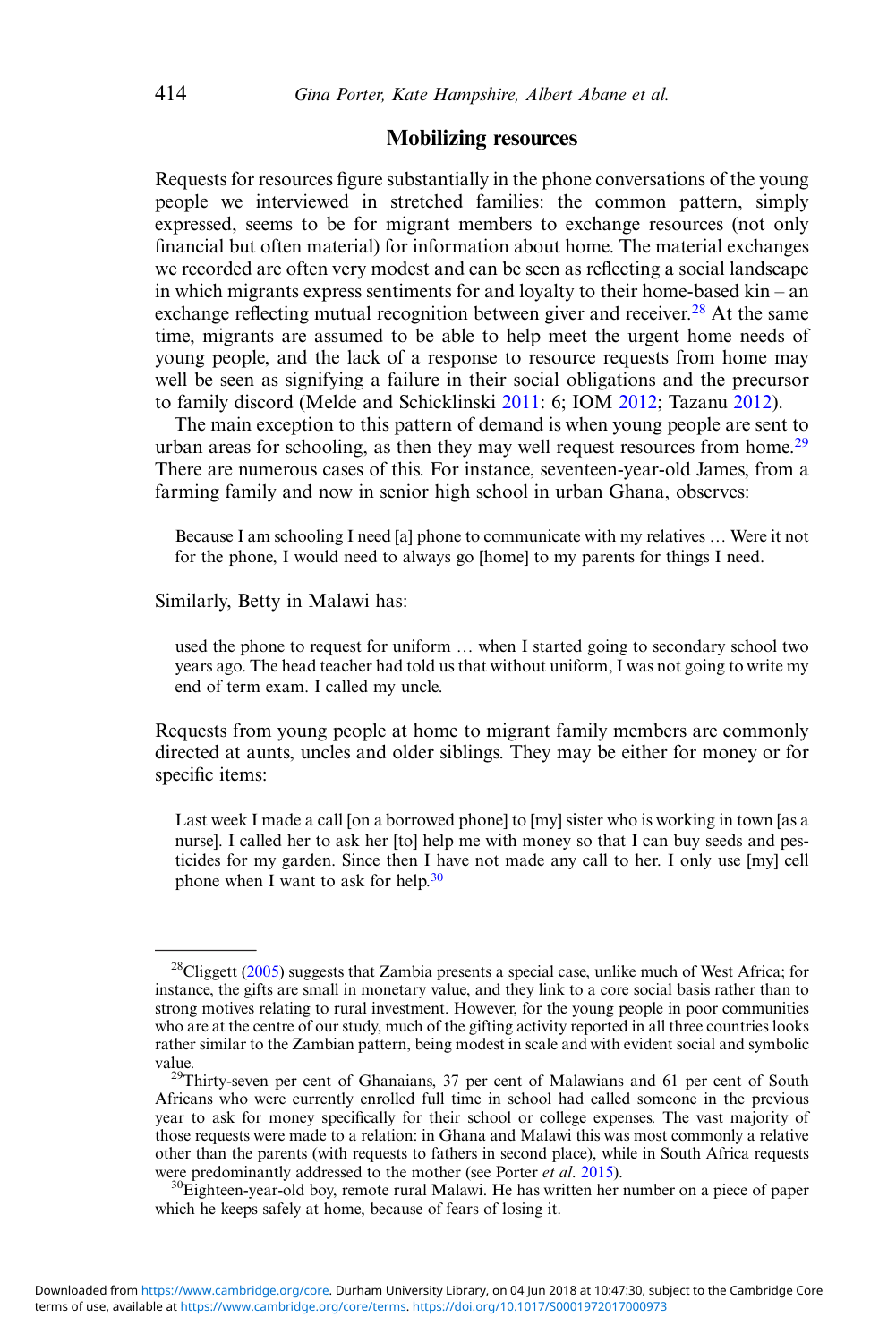I last called [my aunt in East London] two days ago … I asked for money. She said I must wait until the month end. She uses e-wallet to send [it].<sup>31</sup>

I often call my mother to ask for money, airtime and clothes. She buys me airtime and brings clothes when she comes back home. She normally visits us twice or three times a year.<sup>32</sup>

In some cases, regular recourse is also now being made to family members living outside Africa, who are perceived as particularly likely sources of assistance. Expectations here are clearly more substantial. The following example provides a picture of the degree to which dependence on overseas remittances can develop (World Bank  $2011$ ).<sup>33</sup> The respondent is a farmer in his late twenties living in coastal Ghana whose elder sister has been resident in the UK for many years. She was taken there initially by an Accra woman to work as a housekeeper for her, but when they fell out, she joined another Ghanaian woman with a hairdressing business, somewhere in the  $UK -$  the farmer says he does not know where:

We are just farmers and we can hardly make ends meet. So we often call [my sister] to send us some money … Whenever she gets some money for us, she first calls me and informs me of her intention to send us some money. We usually agree that she calls to alert me after sending the money. We also discuss on [the] phone what to use the money for and allocate the money for different purposes: some for our mother, our children, our aunties and other people. Later, when she does the transfer, she calls me and [gives] me a PIN. Initially I was not good at reading and I cannot write numbers very well. So [she] often called my other sister … to write down the number. [She] then calls me to arrange for us to go to Ghana Commercial Bank … to collect the money through Western Union money transfer.

Over time, this family's dependence on remittances has deepened:

Now, with the phone, the distance between here and [the] UK has reduced drastically … Whenever I am hard pressed, I just buy some credit and call my sister and ask for some money. At worst, in less than a month I am able to get some money from her. Indeed, when I hear some people say [the] phone has no use or is not important, I laugh, because I feel such people have not experienced phone use like I have. Keeping in touch with your family all [the] time, no matter your location, is the most important thing the mobile phone has brought to mankind.

Whether addressed to family in the home country or overseas, many of these requests seem to be regular, almost routine, promoting the perception of migrant relations, especially those in the diaspora, as 'disposable wallets on

 $31$ Eighteen-year-old girl, urban South Africa.<br> $32$ Fourteen-year-old girl, living with her grandparents in remote rural Eastern Cape. Her mother bought her the phone and now buys airtime because she worries if she receives 'call-<br>backs' that something bad has happened to her daughter.

 $b^{33}$ Castaldo *et al.* (2012) note that, while the World Bank (2011) estimated the total inflow of international workers' remittances received by Ghana in 2006 at US \$105 million, and the individual sums of money sent by international remitters are usually larger (sometimes much larger), the total of internal remittances is higher than international remittances.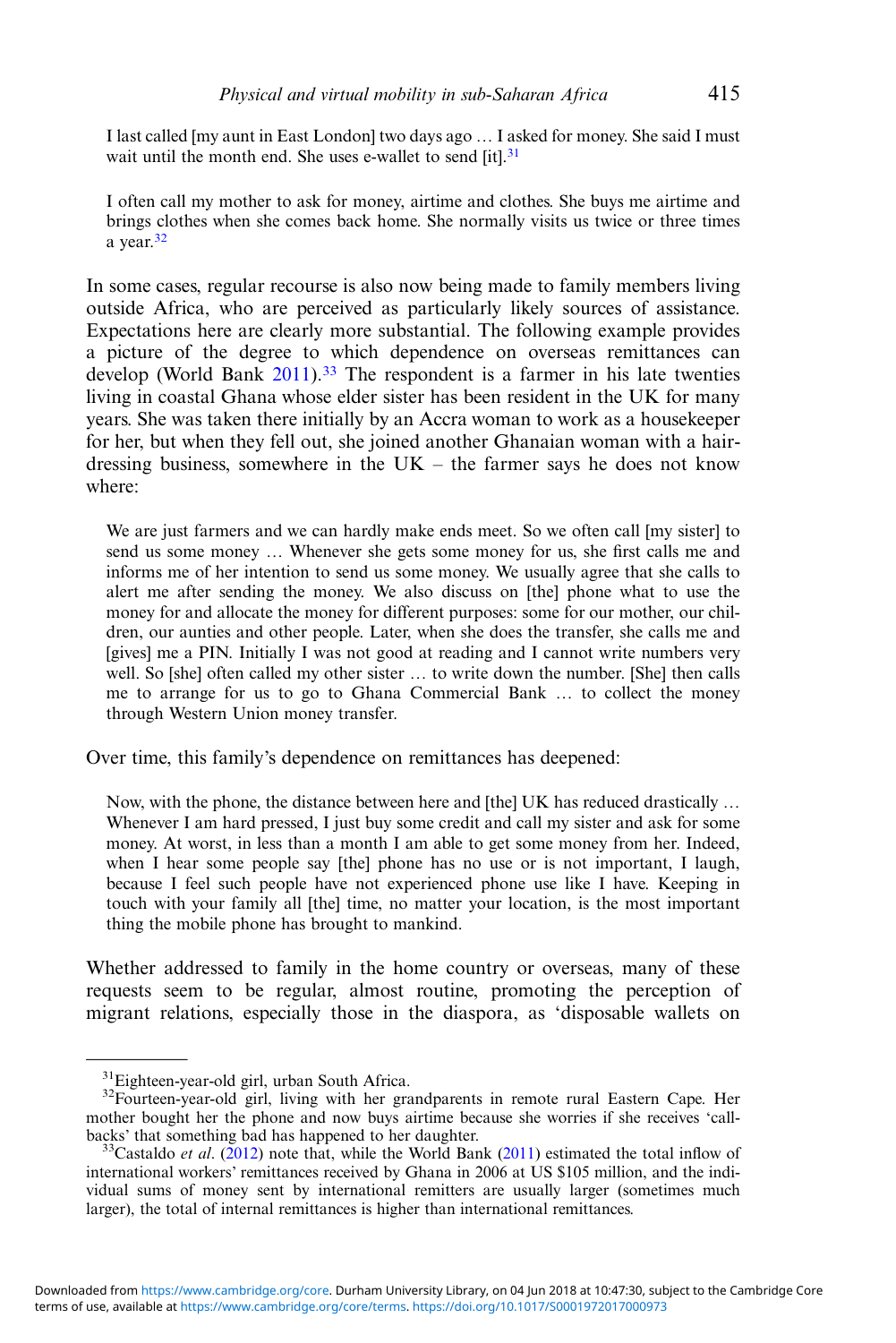legs' (see Nyamnjoh 2005: 244 on Cameroon; see also Nyamnjoh 2013a on Senegalese migrants). The scale of remittance flows is well illustrated by reference to our survey data. Among the nine- to twenty-five-year-olds surveyed in 2013–14 who had used a phone for communication purposes in the twelve months prior to the survey  $(N = 3,506)$ , 41 per cent in Ghana, 45 per cent in Malawi and 51 per cent in South Africa had requested money (either a loan or a gift); over 80 per cent of the requests in all three countries were to family members. Mobile money services now aid many such transfers and are used frequently by urban residents to remit to family in rural areas.<sup>34</sup> For requests for material goods, the respective figures were 36 per cent in Ghana, 39 per cent in Malawi and 65 per cent in South Africa; 95 per cent of requests in this case were to family members. In all three countries there was no significant gender difference regarding requests for either money or material goods.

Inevitably, some migrants find the burden of these requests excessive. As one middle-aged Ghanaian migrant farmer observed, with some chagrin:

Before the advent of [the] phone, I used not to get information regularly from my people at home [in northern Ghana] so I was quite free from family problems … I can only get such information [if] they send someone who knows where I was to come and deliver the message to me. So, I was indeed free from family problems. But today, with the mobile phone, almost all family members have been calling on me to solve their financial problems. This actually puts financial pressure on me.

And when resources fail to appear, the disappointment can be devastating:

Sometimes it becomes difficult to reach [my father in South Africa] because of [the] network and also sometimes my father failed to send the money due to lack of transport so it pains me very much and also I become very angry.<sup>35</sup>

I don't currently have any international contacts on my phone even though I have lots of relatives outside this country. They disappoint too much. Sometimes they call and give huge promises and they end up disappointing you. That's why I do not trust them. After such episodes I only delete their numbers.<sup>36</sup>

With the increasing availability of mobile money services across Africa, pressure on migrants is likely to increase further, since those home families with high expectations of their ability to help financially may now anticipate almost instant transfers of funds, and demonstrate little gratitude for gifts received.

 $34$ This was demonstrated by Morawczynski (2009) in an early example of M-Pesa in Kenya, where there were particularly substantial potential benefits reported for rural women. She also stresses how the act of sending money home had not merely practical value but also symbolic function: 'With each transfer, the migrant was sending an important message – that they had not forgotten their obligation to the village whilst residing in the city' (ibid.).

 $35$ Fourteen-year-old girl, remote rural Malawi. She had been calling her father to ask for a torch and funds to support her self-boarding expenses during the school examinations period, when she needed to stay close to the school rather than walking four or more hours between home and school each day.

<sup>&</sup>lt;sup>36</sup>Twenty-year-old male shop worker, urban Ghana.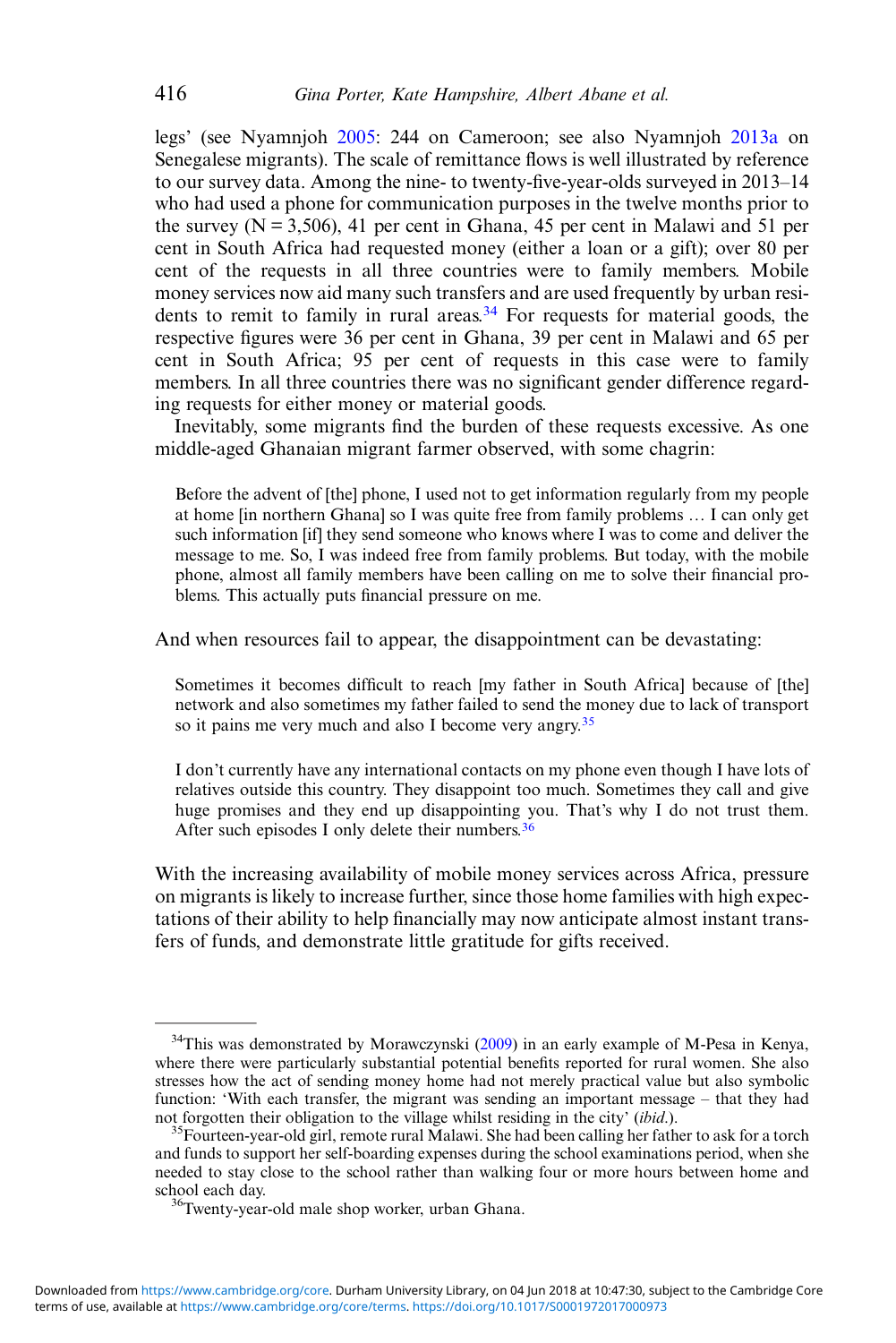#### The home visit: a marker of changing space–time configurations

Physical and virtual mobility practices of stretched families in Africa have long been complex and contingent, shaped on the one hand by the mesh of expectations and obligations in which relations – especially intergenerational ones – are commonly entwined (Nyamnjoh 2005), and, on the other, by such considerations as travel costs (including money, time, distance and likely travel hazards), which may downgrade the value assigned to co-presence. In today's world, available resources, urgency, emotion, opportunity and uncertainty may all be implicated in the delicate decision as to whether and when a face-to-face visit is essential – or a phone call or SMS to home might suffice.

For stretched families, the visit home by migrant members is often a significant event that merits celebration, albeit perhaps tempered by anxiety. For the migrant contemplating a visit home, meanwhile, the costs of the visit must be weighed carefully against the potential pleasure of meeting once more with family and friends in the home environment, often 'simultaneously loved and vexed', 'where you were hatched' (McHugh  $2000$ : 76).<sup>37</sup> The costs are by no means insubstantial – first there are the potential tribulations, dangers and financial costs of getting home. These include road accidents in a continent with the highest traffic accident rates in the world, expensive transport fares, the potential for robbery when travelling home with gifts, and extortion by police and other authorities on the road. Secondly, there is the need to demonstrate the success of migrant life – to arrive wearing smart clothes and bearing anticipated gifts. The transformative power ascribed to migration in rural Mali, for instance, is such that young male Dogon returning home from work in Ghana's cities are perceived to be 'reborn … Their marvellous clothes on their clean bodies lend them the image of men who have reached the summit of perfection' (Dougnon, 2012: 163; see also Thorsen 2006: 103–6 on Burkina Faso). The total requirements for the visit can thus be substantial, as reported in the following Zambian context:

For a typical young urban migrant from the Gwembe Valley, settled in town for a year or so, embarking on a trip to the village costs at least a third of his monthly salary in transport alone. If he gives a *chitenge* to his mother, and trousers to his mother's brother, this is at least another quarter of his salary. These costs combined with lost pay on missing work days, and other expenses that inevitably arise, result in an extremely expensive endeavour. (Cliggett 2005: 43)

Before phones, the timing of the home visit was a complex decision, involving the would-be visitor weighing available resources against second-hand news. Letters, photographs or messages sent with travellers were presented by our respondents as the main alternatives, or sometimes cassettes. These took time and were by no means always successfully executed – letters had a tendency to disappear and depended on access to people at both ends of the communication who were literate; and messengers might take some weeks – or even months – before they met with the recipient, as a few respondents recounted. Thus, the occasional, irregular visit home was essential, if at all feasible, especially when the need to discuss

<sup>&</sup>lt;sup>37</sup>McHugh's reference is to an African-American migration context, citing Stack (1996: 71).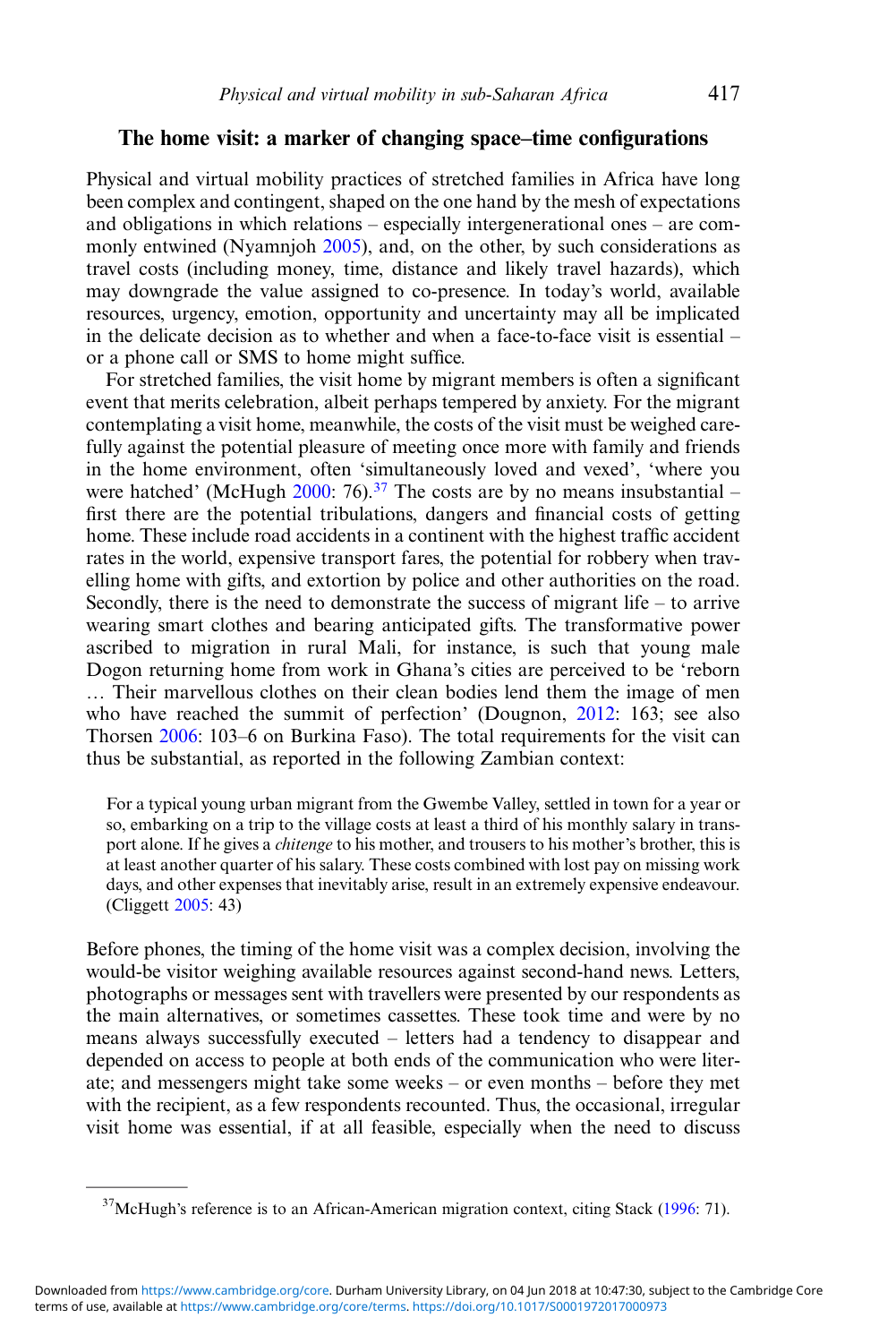sensitive private affairs arose. The mobile phone has now revolutionized modes of communication across the stretched family:

We used to write a lot of letters to our relatives outside the country or record our voices on cassette and send to them and they too reply in the same way. But now because of [the] phone, all these troubles are no more. Even for people who could not read and write, their letters should be written for them by strangers who hear everything … there was no secrecy or privacy on conversation with others. But now there is a direct [communication] between me and my daughter [living in Italy] without any third party. My daughter calls every week, especially in the evening; sometimes she calls more than twice a week depending on her availability.38

However, the phone has also introduced new complexities when it comes to visiting home, precisely because it brings the faraway near, enabling such a strong virtual presence that actual physical visits are arguably far less essential than in the days when communication depended mainly on letters or messengers, especially when funds are short. As one fifteen-year-old Ghanaian schoolboy succinctly observed: 'I often use [my sister's mobile] to communicate with my mother. It saves me from travelling … It saves money, time and risks of accidents.'

Many respondents specifically compared the cost of a journey with that of a phone call:

I get to see my brother less often because I call him instead … He stays in the city which is very far from here … I can call him using 50 kwachas airtime while if I am to travel to the city I will spend about 400 kwachas.<sup>39</sup>

If I did not have a phone I would have to borrow money to travel to Kenyase to see my mother … With [my] phone, I need less than five peswas to do that instead of 3.50 cedis (mini bus) or  $2.30$  cedis (bus) transport cost.<sup>40</sup>

When migrants are expected to return home with substantial gifts, negative emotions may deepen, encouraging patterns of avoidance.

The trend towards travel substitution is supported by evidence from our survey data in 2013–14. We asked young people (nine to twenty-five years) who had used a phone for communication purposes in the past twelve months  $(N = 3,381)$  what impact they thought it had had on their long-distance irregular journeys. In Ghana, 25 per cent said that they were now making fewer such journeys, compared with 65 per cent who said that it had made no difference and 10 per cent who said they were making more journeys. In both Malawi and South Africa, however, where motorized transport is often less regular outside the cities, 40 per cent said that they were now making fewer long-distance journeys, compared with 49 per cent and 42 per cent respectively in Malawi and South Africa who said that phones made no difference and 11 per cent and 17 per cent respectively who suggested that they were making more journeys. Gender differences in terms of

<sup>&</sup>lt;sup>38</sup>Sixty-one-year-old male farmer/grocer, urban Ghana. He cares for his daughter's child, supported by regular remittances from Italy.<br><sup>39</sup>Twenty-two-year-old woman, peri-urban Malawi.<br><sup>40</sup>Nineteen-year-old schoolboy, urban Ghana.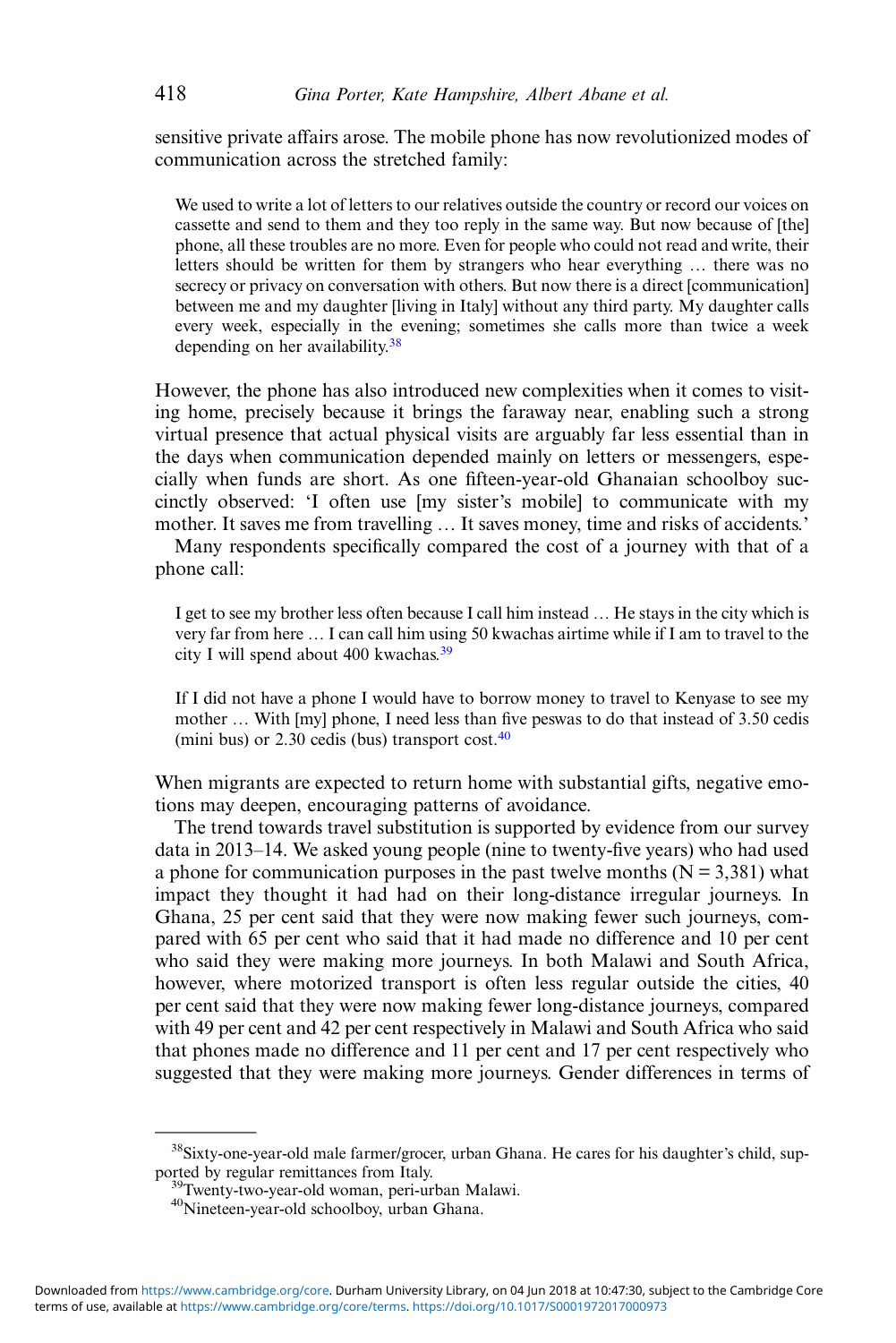journey reduction are statistically significant for each country but vary between countries: men report a larger reduction in long journeys than women in Ghana and Malawi whereas in South Africa the position is reversed. However, the reasons for these variations are not clear.

The potential for a phone call to substitute for face-to-face communication can have diverse benefits, costs and consequences, a point well recognized by Urry (2012: 26) in higher-income countries. For some families with migrant members, this reduction in co-presence associated with visits home is becoming an issue, particularly for older people (Porter 2016b). Thus, an elderly male Ghanaian trader lamented how his children used to visit if they heard he was unwell, 'but now phone is making me lonely', because they simply phone instead. While he enjoys the virtual closeness of the phone, it is not enough.

Even some younger people noted negative impacts; this was perhaps most succinctly put by the young man in remote rural Malawi who observed how phones are 'taking away the beauty of people meeting face to face'.

Previously, in the absence of [the] phone, people often visited each other. Face-to-face contacts provided a good avenue for family bonding. But today, one can use the phone to call contacts and family members anytime … This has affected family ties negatively. Most people working in the cities no longer visit their aged parents and other family.<sup>41</sup>

We spend so much time these days on [the] phone. There are so many things the youth of today don't know because we don't have [the] chance to learn from the elderly – we're always on [the] phone … I remember I went for [a] funeral in my home town and I didn't even know how to greet in such a public gathering. My brother instantly showed me how to do it … Had it not been the phone I would be coming … very often to see my mum and family to be taught some of these things.<sup>42</sup>

Clearly, distance management is a sensitive issue, especially in contexts of widespread poverty. Thus, the tipping point at which co-presence is deemed essential may occur at a later point than in high-income contexts as the friction of distance plays more strongly into individual travel decisions. Often, emergency calls reporting serious illness or worse, or ominous silences, are what trigger a decision to travel home. The transmission of instant news that mobile phones facilitates certainly adds to the stress of decisions about visits: the migrant is no longer 'saved by distance' (Cliggett 2005: 43).

Now as soon as the news breaks, you are told and therefore there is that belief that you can travel in time to meet the burial. Journeys that have to do with informing people about the death of others have reduced because the mobile phone has replaced that service; but now it has increased our journeys to honour such invitations! $43$ 

The strong expectations of travel home as a response to bad news, and the ensuing disappointment when that visit fails to occur promptly, were particularly strongly evidenced among Muslim migrant farming families in our Ghana forest zone sites,

<sup>&</sup>lt;sup>41</sup>Twenty-two-year-old male farmer, rural coastal Ghana.  $42$ Twenty-five-year-old male teacher, rural coastal Ghana.  $43$ Seventeen-year-old boy, migrant farmer, rural Ghana.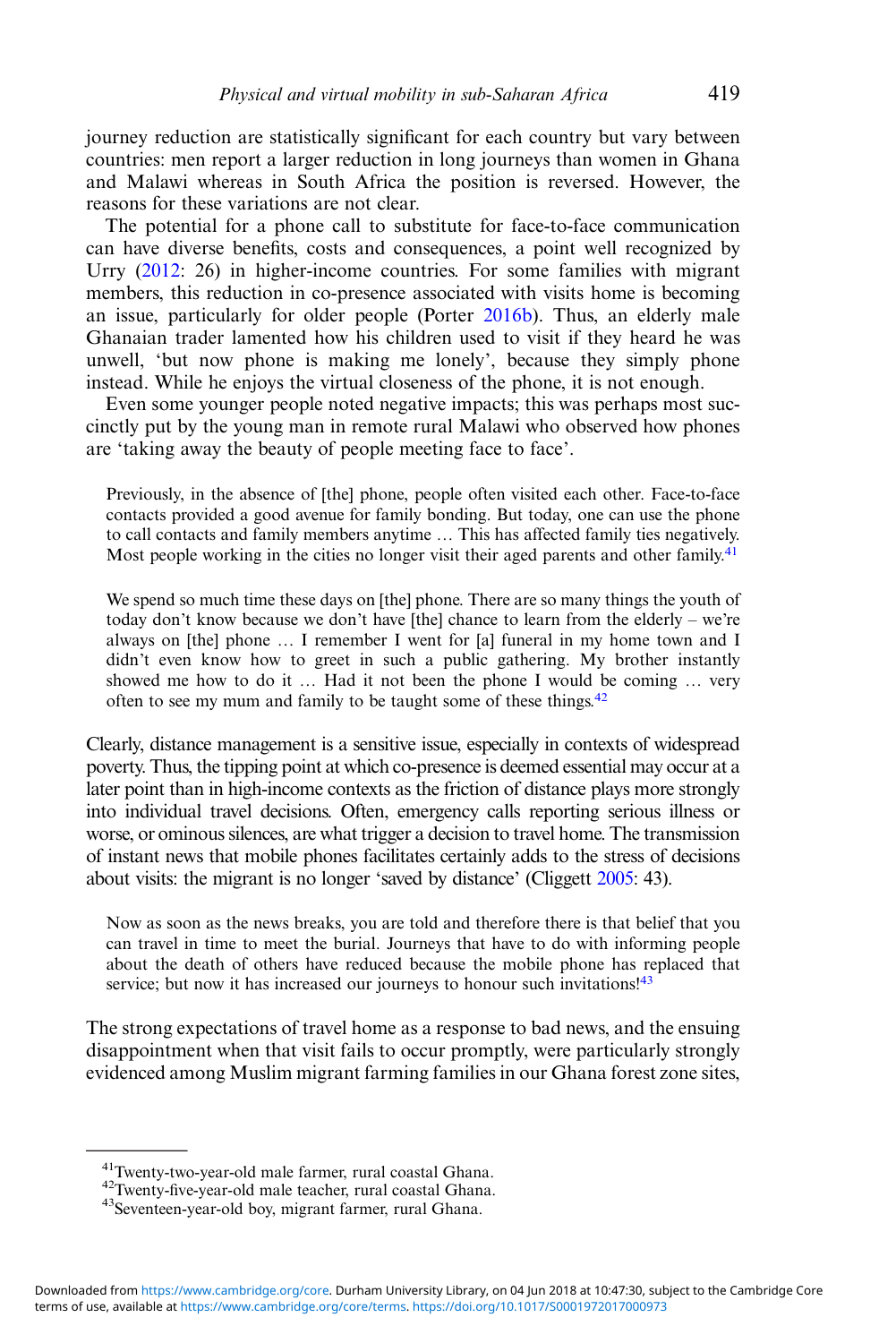where burials must take place shortly after death and many retain close links with home in the far north. Ten-year-old Maryam worries about the outcome:

When there is a funeral in the north and they call on us to inform us, but we are unable to attend because there is no money, it causes great conflict. Usually my parents do not discuss what the extended family tells them when that happens.

### Conclusion: reconfigurations of migrant–home connectivities

This article gives some flavour of the diverse and complex ways in which the mobile phone is changing migrant–home connectivities in stretched families. The immediacy of phone communication brings emotional benefits through regular interaction, but also hazards of instant sociality; phone-enabled mobile money transfers allow rapid support in times of crisis, but money demands bring an additional stress to many migrants' lives; calls bring the faraway near, so travel costs can be reduced or avoided, but they may initiate new concerns about reduced co-presence. While we have noted some gender variations in the foregoing discussion, generation seems to be more significant in current reconfigurations. With space and time in their grasp – controlling the spatiality and temporality of news flows (who gets to know what, when and where) – the young 'info-mediary', male or female, can move into a position in which they have greater power in the family than ever before. The potential for a disturbance in the current generational balance of power is particularly intriguing.

Chinua Achebe (1974: 46) likened the world to 'a Mask dancing. If you want to see it well you do not stand in one place.' Studying stretched families has always required more than one vantage point, but now there are ever more complex overlaps: the faraway impedes on the nearby, and vice versa, with potentially complex reverberations; notions of distance and proximity are being redrawn, so that time and space are rearranged in potentially confusing ways; the bricolage of dreams, hopes and (sometimes bitter) experiences that, before the advent of the mobile phone, was largely confined to one place at a time, whether home or away, spills over and becomes entangled with dreams, hopes and experiences elsewhere. Separate spaces are coalescing through virtual connectivity. Migrants have always been required to present a success story at home, but in the past the home visit required that they put this together for only a very limited time; the migrant could then hasten back to their new life. We can hypothesize that the phone, by contrast, is encouraging migrants to pursue persistent multiple identities – shaped one way for home consumption, another for migrant life. Our analysis of changing phone networks among urban youth (see Porter et al. 2015) suggests that many are now enhancing their everyday lives by building non-family connections, while still maintaining home family ties, albeit with fewer physical visits home. Since most migrant stories we encountered suggest less bitterness and disillusionment with home interactions than those evident among diaspora Cameroonians (Nyamnjoh 2005), and since the home stories we heard were often threaded with signs of genuine concern for migrant city siblings and children, this strategy makes good sense. It offers a way of embracing modernity in the new life while maintaining the emotional security of family and tradition in the natal home. However, it is important to bear in mind that ICT connectivities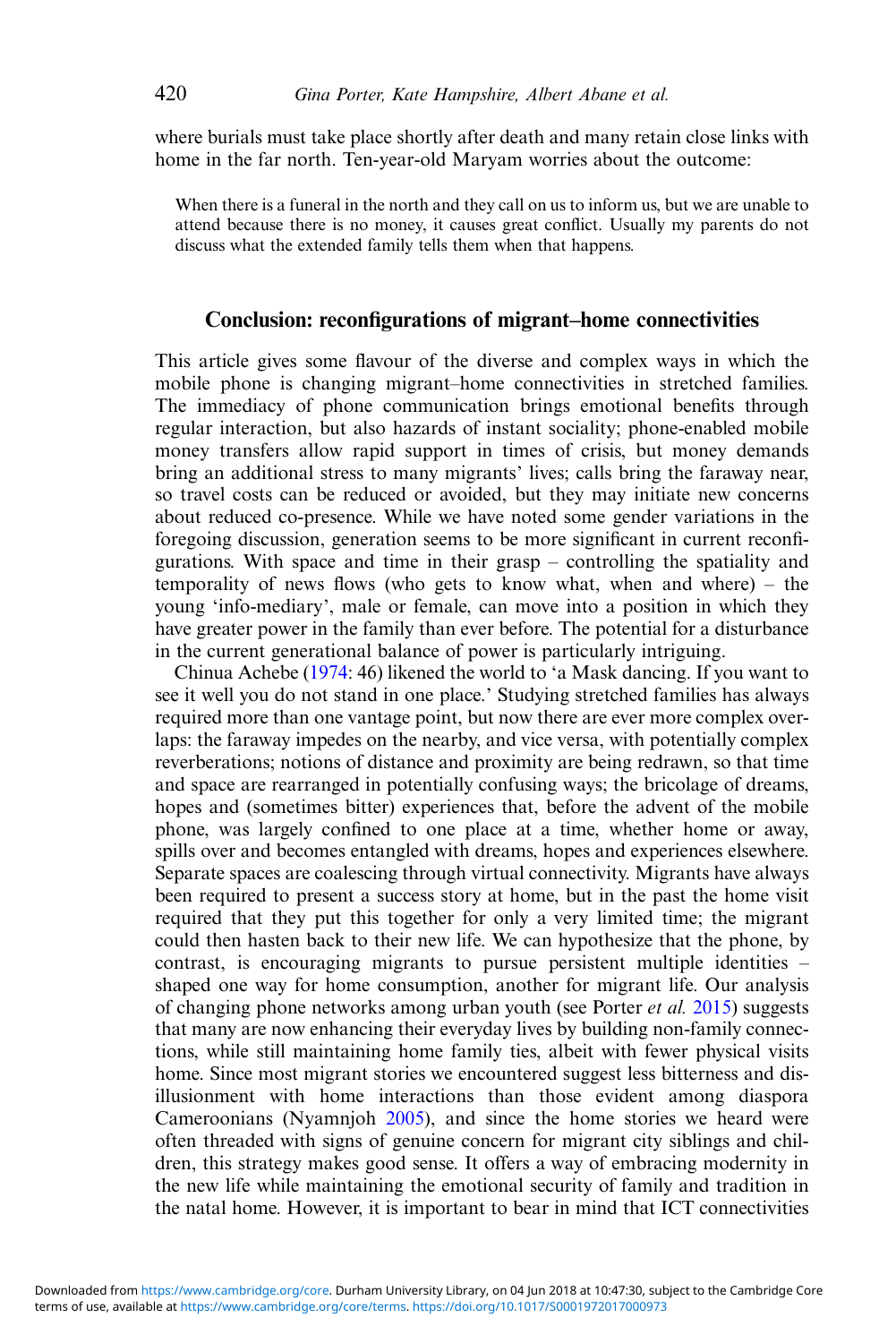themselves are changing with amazing rapidity: as the spatial boundaries between places become ever more blurred, collisions have the potential to emerge with disconcerting frequency. Currently, smart phones do not operate in most of our rural sites, but once internet connectivity and Skype reach remote villages, a new phase of home–migrant interaction can be anticipated. The shape that this might take and its likely wider implications for emotional lives at both ends of the stretched household remain to be seen. Outcomes are becoming increasingly difficult to predict.

#### Acknowledgements

This research was funded by the UK Economic and Social Research Council and the Department for International Development (ESRC ES/D002745/1; ES/J018082/1). We are most grateful to all our respondents for the time they have given to this study, to the young researchers who have worked with the team since 2006, to the many research assistants, and to our country consultative groups and UK steering group for their advice and support. We also thank the anonymous reviewers for their insightful comments. We wish to acknowledge particularly the contribution of James Milner of the University of Malawi. James, who played a key role in the Malawi research, very sadly died following a car accident in Malawi in September 2014.

### **References**

Achebe, C. (1974) Arrow of God. 2nd edition. London: Heinemann.

- Archambault, J. S. (2012) 'Travelling while sitting down: mobile phones, mobility and the communication landscape in Inhambane, Mozambique', Africa 82 (3): 393–412.
- Batterbury, S. (2001) 'Landscapes of diversity: a local political ecology of livelihood diversification in south-western Niger', Cultural Geographies 8 (4): 437–64.
- Beatty, A. (2013) 'Current emotion research in anthropology: reporting the field', Emotion Review 5 (4): 414–22.
- Beatty, A. (2014) 'Anthropology and emotion', Journal of the Royal Anthropological Institute 20: 545–63.
- Bryceson, D. and U. Vuorela (eds) (2002) The Transnational Family: new European frontiers and global networks. Oxford and New York NY: Berg.
- Castaldo, A., P. Deshingkar and A. McKay (2012) Internal Migration, Remittances and Poverty: evidence from Ghana and India. Working paper 7. Brighton: University of Sussex, Migrating Out of Poverty Research Programme Consortium.
- Castells, M., M. Fernandez-Ardevol, J. L. Qiu and A. Sey (2007) Mobile Communication and Society: a global perspective. Cambridge MA: MIT Press.
- Cliggett, L. (2005) 'Remitting the gift: Zambian mobility and anthropological insights for migration studies', Population, Space and Place 11: 35–48.
- de Bruijn, M., I. Brinkman and F. Nyamnjoh (eds) (2013) Side@ways: mobile margins and the dynamics of communication in Africa. Bamenda and Leiden: Langaa and African Studies Centre.
- Dougnon, I. (2012) 'Migration of children and youth in Mali: global versus local discourses' in G. Spittler and M. Bourdillon (eds), African Children at Work: working and learning in growing up for life. Berlin: IAS.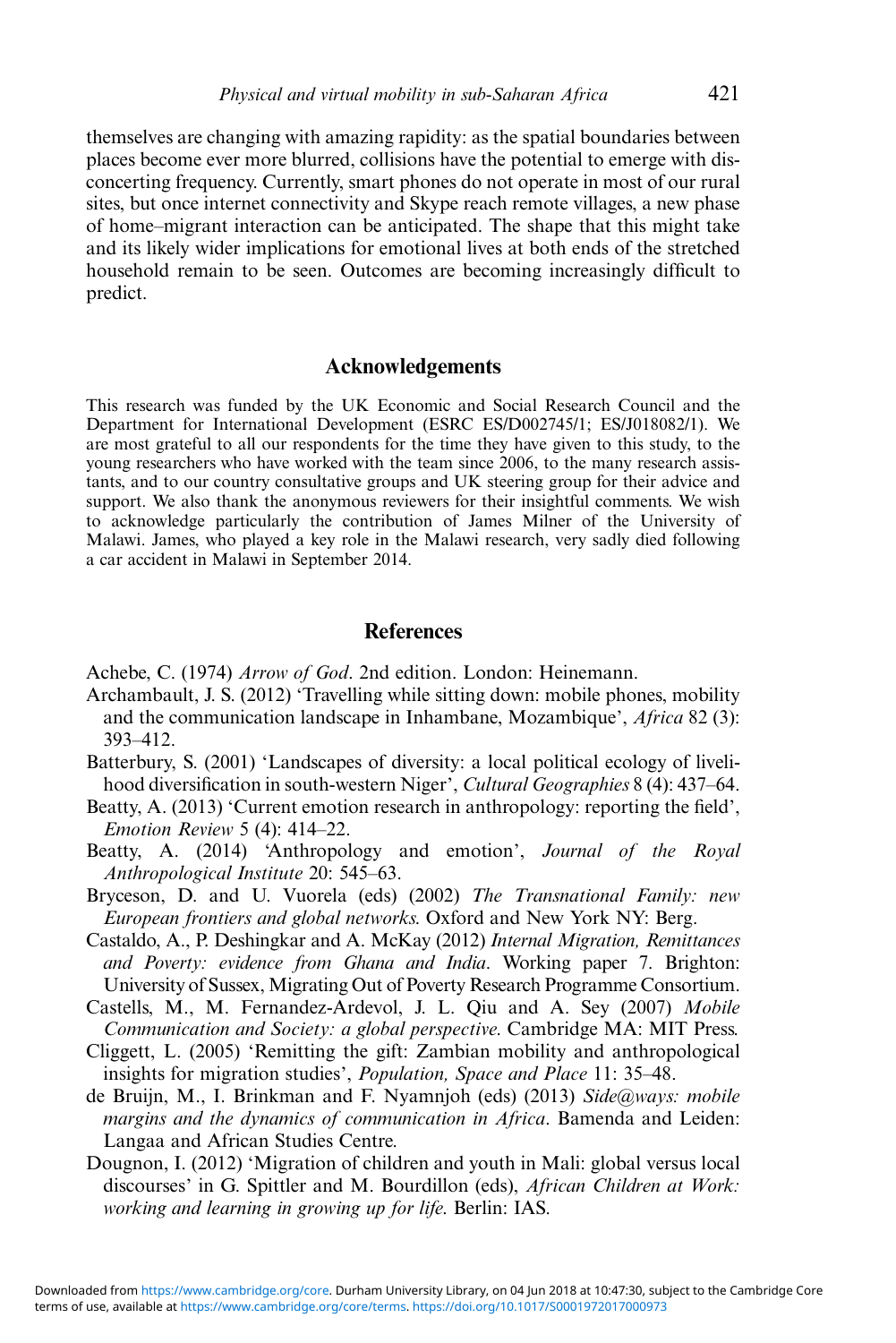- Englund, H. (2002) 'The village in the city, the city in the village: migrants in Lilongwe', Journal of Southern African Studies 28 (1): 137–54.
- Etzo, S. and G. Collender (2010) 'Briefing: the mobile phone "revolution" in Africa: rhetoric or reality?', African Affairs 109 (437): 659-68.
- Fortes, M. (1949) The Web of Kinship among the Tallensi. London: Oxford University Press.
- Greyling, T. (2016) 'The expected well-being of urban refugees and asylumseekers in Johannesburg', South African Journal of Economic and Management Sciences 19 (2): 232–48.
- Guyer, J. I. (1981) 'Household and community in African studies', *African Studies* Review 24 (2–3): 87–137.
- Hall, K., A. Ebrahim, A. De Lannoy and M. Makiwane (2015) 'Youth and mobility: linking movement to opportunity' in A. De Lannoy, S. Swartz, L. Lake and C. Smith (eds), South African Child Gauge 2015: youth and the intergenerational transmission of poverty. Cape Town: Children's Institute, University of Cape Town.
- Horst, H. A. and D. Miller (2006) The Cell Phone: an anthropology of communication. Oxford: Berg.
- IOM (2012) Transnational Families and the Social and Gender Impact of Mobility in ACP Countries: background note. Geneva: International Organization for Migration (IOM).
- Kane, A. (2012) 'Haalpulaar migrants' home connections' in P. Hahn and K. Kastner (eds), Urban Lifeworlds in Motion: African perspectives. New Brunswick NJ: Transaction Publishers.
- Lamouraux, S. (2011) 'Message in a Mobile': mixed-messages, tales of missing and mobile communities at the University of Khartoum. Bamenda and Leiden: Langaa and African Studies Centre.
- Madianou, M. and D. Miller (2012) Migration and New Media: transnational families and polymedia. Abingdon: Routledge.
- McHugh, K. (2000) 'Inside, outside, upside down, backward, forward, round and round: a case for ethnographic studies in migration', *Progress in Human* Geography 24 (1): 71–90.
- Melde, S. and J. Schicklinski (2011) Remittances in the African, Caribbean and African Countries. Brussels: ACP Observatory on Migration.
- Morawczynski, O. (2009) 'Exploring the usage and impact of "transformational" mobile financial services: the case of M-PESA in Kenya', Journal of Eastern African Studies 3: 509–25.
- Murray, C. (1981) Families Divided: the impact of migrant labour in Lesotho. Cambridge: Cambridge University Press.
- Nyamnjoh, F. B. (2005) 'Images of Nyongo amongst Bamenda Grassfielders in Whiteman Kontri', Citizenship Studies 9 (3): 241–69.
- Nyamnjoh, H. M. (2013a) 'Information and communication technology and its impact on transnational migration: the case of Senegalese boat migrants' in M. de Bruijn, I. Brinkman and F. Nyamnjoh (eds), Side@ways: mobile margins and the dynamics of communication in Africa. Bamenda and Leiden: Langaa and African Studies Centre.
- Nyamnjoh, H. M. (2013b) Bridging Mobilities: ICTs appropriation by Cameroonians in South Africa and the Netherlands. Bamenda and Leiden: Langaa and African Studies Centre.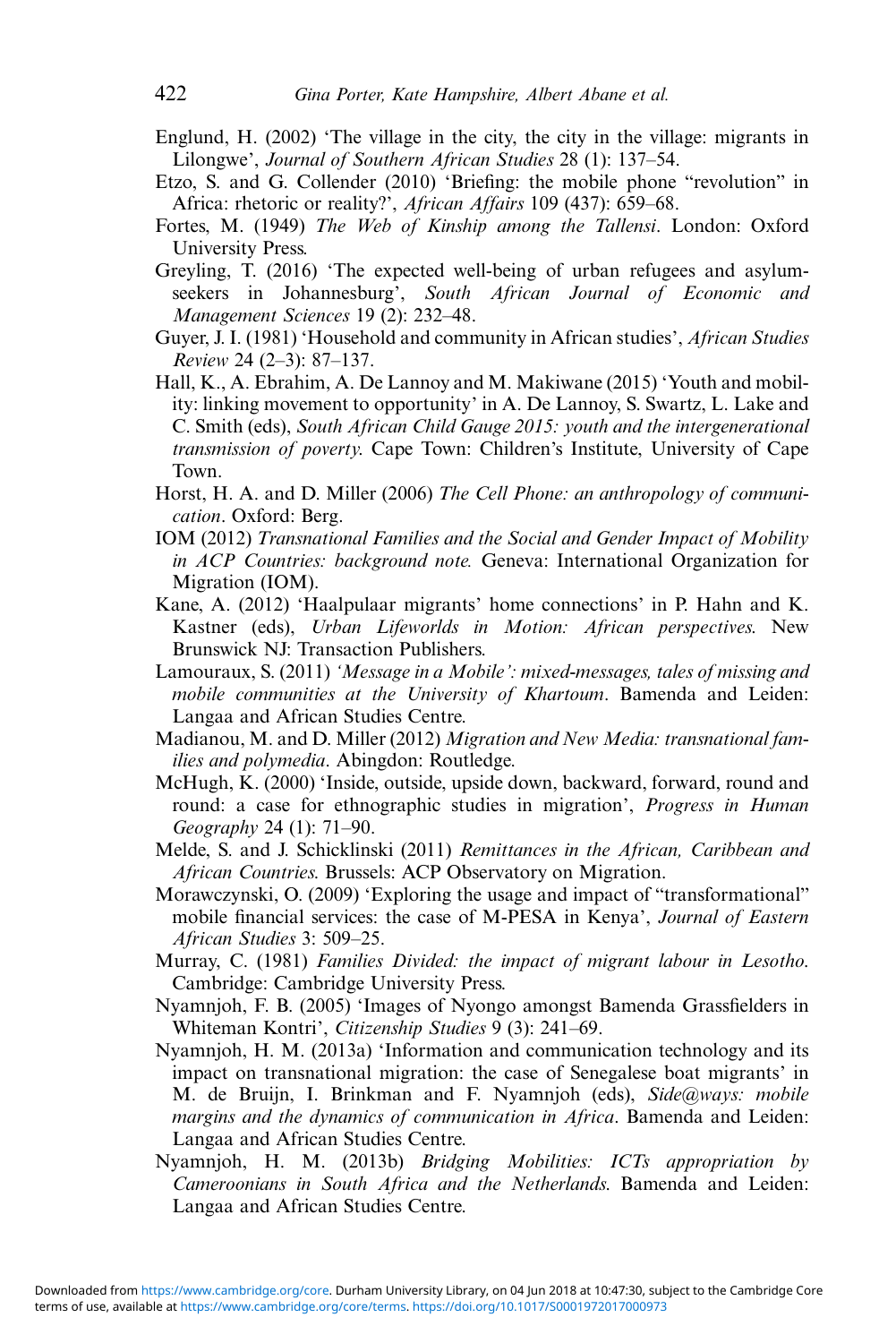- Pelckmans, L. (2009) 'Phoning anthropologists: the mobile phone's (re)shaping of anthropological research' in M. de Bruijn, F. Nyamnjoh and I. Brinkman (eds), Mobile Phones: the new talking drums of everyday Africa. Leiden and Bamenda: African Studies Centre and Langaa.
- Porter, G. (2015) 'Mobile phones, mobility practices and transport organisation in sub-Saharan Africa', Mobility in History 6: 81-8.
- Porter, G. (2016a) 'Reflections on co-investigation through peer research with young people and older people in sub-Saharan Africa', Qualitative Research 16 (3): 293–304.
- Porter, G. (2016b) 'Mobilities in rural Africa: new connections, new challenges', Annals of the American Association of Geographers 106 (2): 434–41.
- Porter, G., K. Hampshire, M. Bourdillon et al. (2010) 'Children as research collaborators: issues and reflections from a mobility study in sub-Saharan Africa', American Journal of Community Psychology 46 (1): 215–27.
- Porter, G., K. Hampshire, A. Abane et al. (2012) 'Youth, mobility and mobile phones in Africa: findings from a three-country study', Information Technology for Development 18 (2): 145–16.
- Porter, G., K. Hampshire, A. Abane *et al.* (2015) 'Intergenerational relations and the power of the cell phone: perspectives on young people's phone usage in sub-Saharan Africa', Geoforum 64: 37–46.
- Potts, D. (2010) Circular Migration in Zimbabwe and Contemporary Sub-Saharan Africa. Oxford: James Currey.
- Schwanen, T. and M.-P. Kwan (2008) 'The internet, mobile phone and space–time constraints', Geoforum 39: 1362–77.
- Skuse, A. and T. Cousins (2005) Managing Distance: the social dynamics of rural telecommunications access and use in the Eastern Cape, South Africa. Working paper 1. London: Information Society Research Group, Department for International Development.
- Spiegel, A. D., V. Watson and P. Wilkinson (1996) 'Domestic diversity and fluidity among some African households in Greater Cape Town', Social Dynamics 22 (1): 7–30.
- Stack, C. (1996) Call to Home: African Americans reclaim the rural south. New York NY: Basic Books.
- Stichter, S. (1985) Migrant Laborers. Cambridge: Cambridge University Press.
- Svašek, M. (2010) 'On the move: emotions and human mobility', Journal of Ethnic and Migration Studies 36 (6): 865–80.
- Swindell, K. (1980) 'Serawoollies, tillibunkas and strange farmers: the development of migrant groundnut farming along the Gambia River, 1848–95', Journal of African History 21 (1): 93–104.
- Tazanu, P. (2012) Being Available and Reachable: new media and Cameroonian transnational sociality. Langaa: RPCIG.
- Thorsen, D. (2006) 'Child migrants in transit' in C. Christiansen, M. Utas and H. E. Vigh (eds), Navigating Youth, Generating Adulthood: social becoming in an African context. Uppsala: Nordiska Afrikainstitutet.
- UNHCR (2013) 'Displacement: the new 21st century challenge. UNHCR global trends 2012'. Geneva: United Nations High Commissioner for Refugees (UNHCR).
- Urry, J. (2012) 'Social networks, mobile lives and social inequalities', Journal of Transport Geography 21: 24–30.